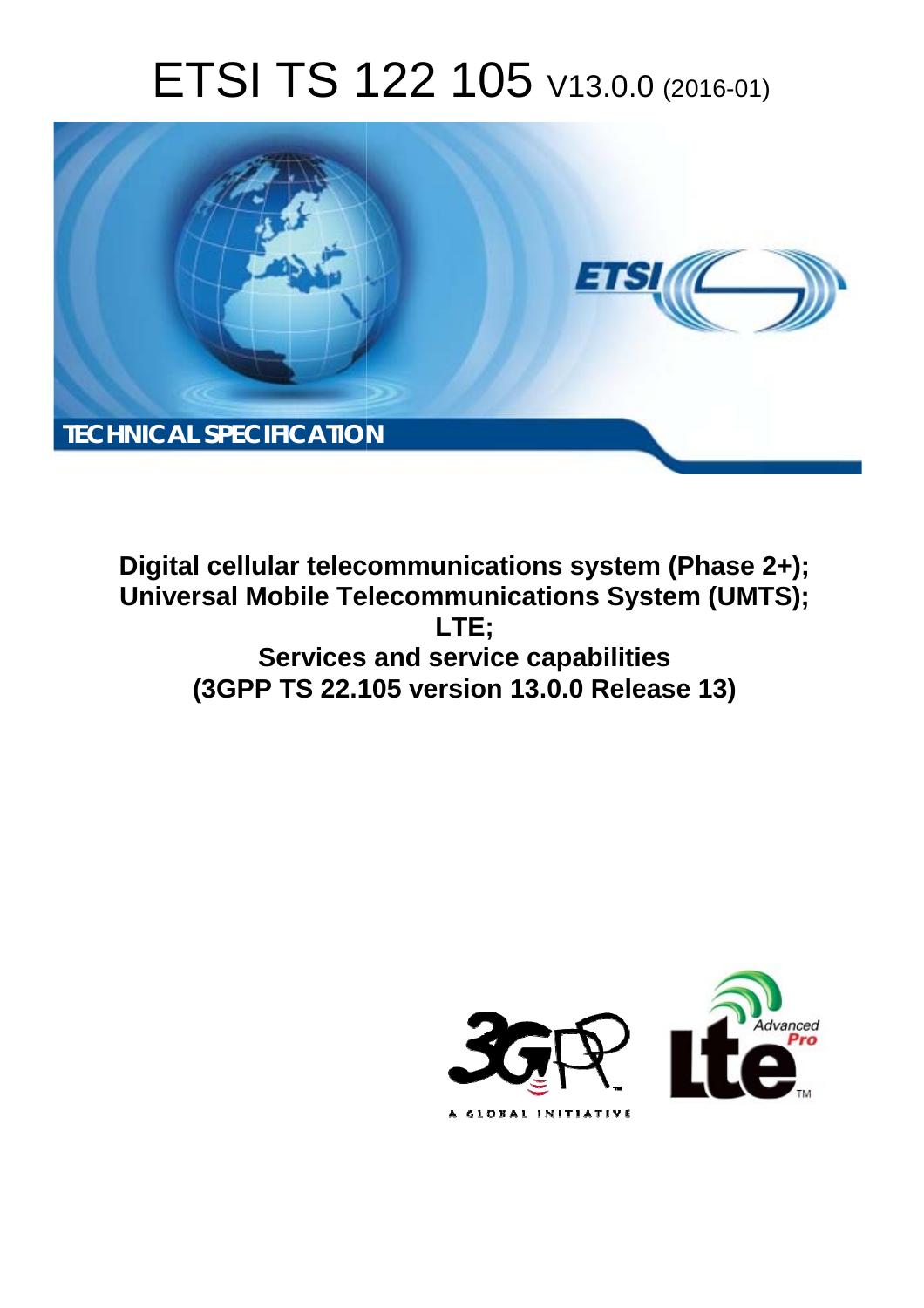Reference RTS/TSGS-0122105vd00

> Keywords GSM,LTE,UMTS

#### *ETSI*

#### 650 Route des Lucioles F-06921 Sophia Antipolis Cedex - FRANCE

Tel.: +33 4 92 94 42 00 Fax: +33 4 93 65 47 16

Siret N° 348 623 562 00017 - NAF 742 C Association à but non lucratif enregistrée à la Sous-Préfecture de Grasse (06) N° 7803/88

#### *Important notice*

The present document can be downloaded from: <http://www.etsi.org/standards-search>

The present document may be made available in electronic versions and/or in print. The content of any electronic and/or print versions of the present document shall not be modified without the prior written authorization of ETSI. In case of any existing or perceived difference in contents between such versions and/or in print, the only prevailing document is the print of the Portable Document Format (PDF) version kept on a specific network drive within ETSI Secretariat.

Users of the present document should be aware that the document may be subject to revision or change of status. Information on the current status of this and other ETSI documents is available at <http://portal.etsi.org/tb/status/status.asp>

If you find errors in the present document, please send your comment to one of the following services: <https://portal.etsi.org/People/CommiteeSupportStaff.aspx>

#### *Copyright Notification*

No part may be reproduced or utilized in any form or by any means, electronic or mechanical, including photocopying and microfilm except as authorized by written permission of ETSI.

The content of the PDF version shall not be modified without the written authorization of ETSI. The copyright and the foregoing restriction extend to reproduction in all media.

> © European Telecommunications Standards Institute 2016. All rights reserved.

**DECT**TM, **PLUGTESTS**TM, **UMTS**TM and the ETSI logo are Trade Marks of ETSI registered for the benefit of its Members. **3GPP**TM and **LTE**™ are Trade Marks of ETSI registered for the benefit of its Members and of the 3GPP Organizational Partners.

**GSM**® and the GSM logo are Trade Marks registered and owned by the GSM Association.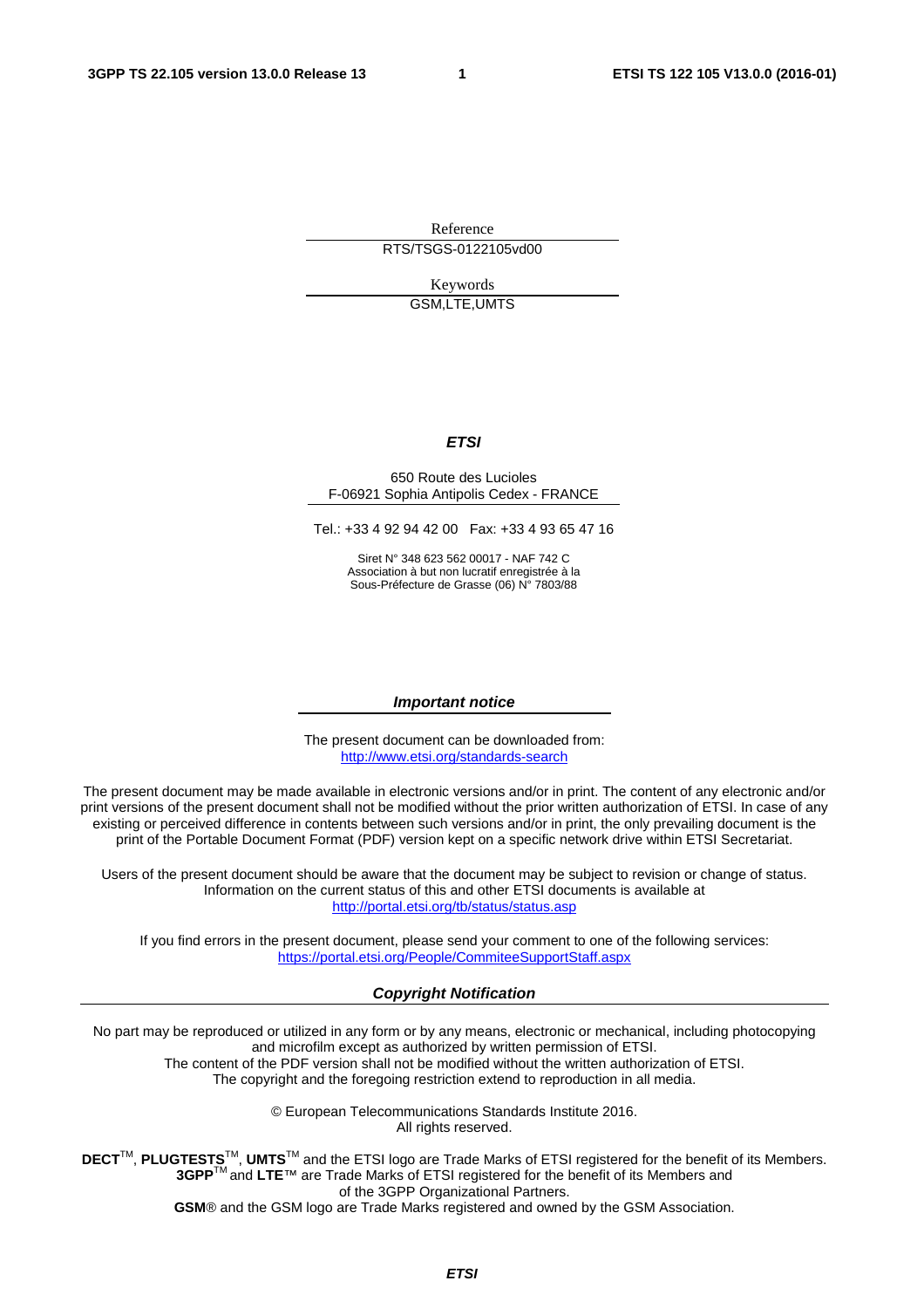## Intellectual Property Rights

IPRs essential or potentially essential to the present document may have been declared to ETSI. The information pertaining to these essential IPRs, if any, is publicly available for **ETSI members and non-members**, and can be found in ETSI SR 000 314: *"Intellectual Property Rights (IPRs); Essential, or potentially Essential, IPRs notified to ETSI in respect of ETSI standards"*, which is available from the ETSI Secretariat. Latest updates are available on the ETSI Web server [\(https://ipr.etsi.org/](https://ipr.etsi.org/)).

Pursuant to the ETSI IPR Policy, no investigation, including IPR searches, has been carried out by ETSI. No guarantee can be given as to the existence of other IPRs not referenced in ETSI SR 000 314 (or the updates on the ETSI Web server) which are, or may be, or may become, essential to the present document.

### Foreword

This Technical Specification (TS) has been produced by ETSI 3rd Generation Partnership Project (3GPP).

The present document may refer to technical specifications or reports using their 3GPP identities, UMTS identities or GSM identities. These should be interpreted as being references to the corresponding ETSI deliverables.

The cross reference between GSM, UMTS, 3GPP and ETSI identities can be found under [http://webapp.etsi.org/key/queryform.asp.](http://webapp.etsi.org/key/queryform.asp)

## Modal verbs terminology

In the present document "**shall**", "**shall not**", "**should**", "**should not**", "**may**", "**need not**", "**will**", "**will not**", "**can**" and "**cannot**" are to be interpreted as described in clause 3.2 of the [ETSI Drafting Rules](http://portal.etsi.org/Help/editHelp!/Howtostart/ETSIDraftingRules.aspx) (Verbal forms for the expression of provisions).

"**must**" and "**must not**" are **NOT** allowed in ETSI deliverables except when used in direct citation.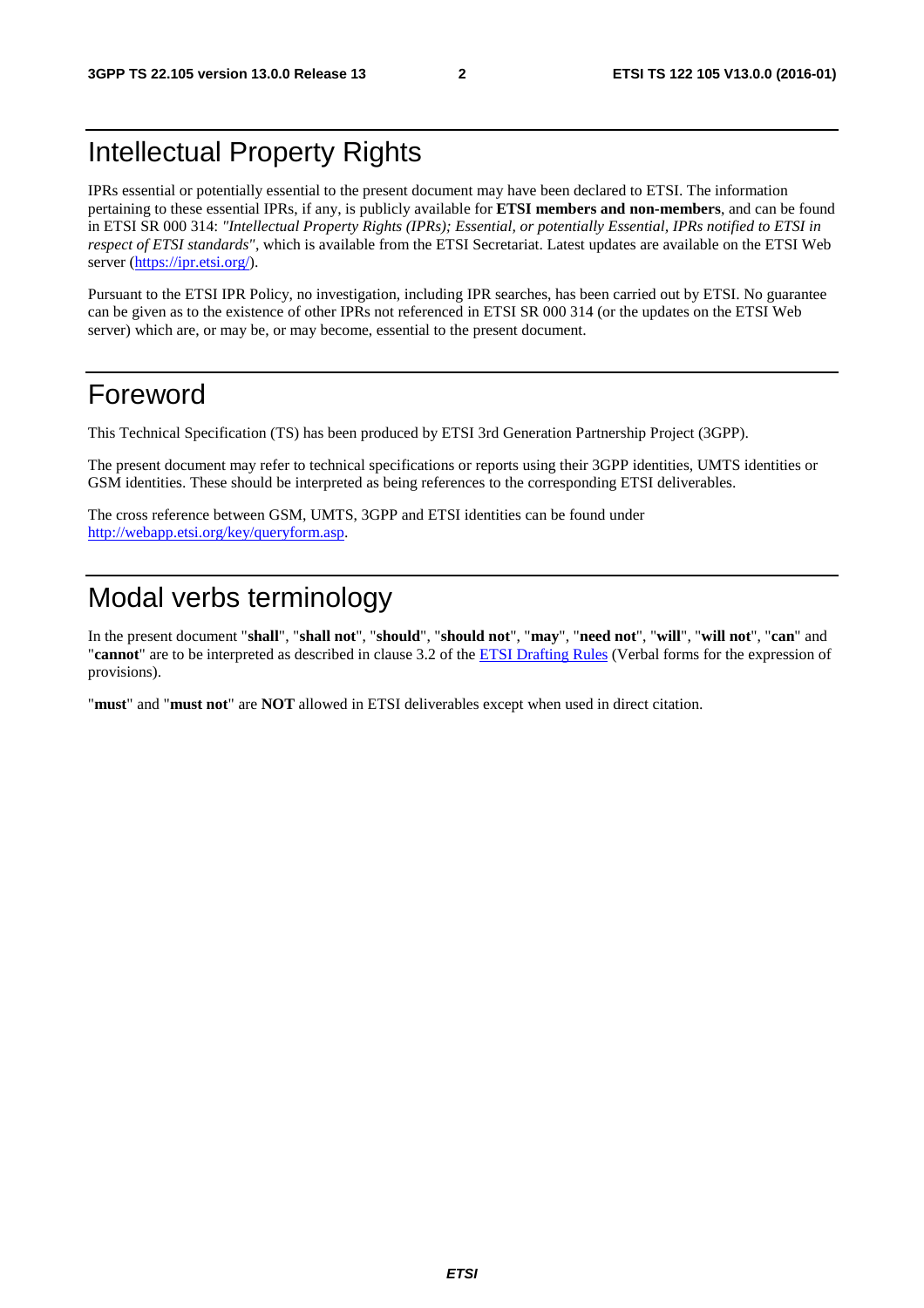$\mathbf{3}$ 

## Contents

| 1              |  |  |  |  |  |  |  |  |  |
|----------------|--|--|--|--|--|--|--|--|--|
| 2              |  |  |  |  |  |  |  |  |  |
| 2.1            |  |  |  |  |  |  |  |  |  |
| 2.2            |  |  |  |  |  |  |  |  |  |
| 3              |  |  |  |  |  |  |  |  |  |
| 3.1<br>3.2     |  |  |  |  |  |  |  |  |  |
|                |  |  |  |  |  |  |  |  |  |
| 4<br>4.1       |  |  |  |  |  |  |  |  |  |
| 4.2            |  |  |  |  |  |  |  |  |  |
| 4.2.1          |  |  |  |  |  |  |  |  |  |
| 4.2.2          |  |  |  |  |  |  |  |  |  |
| 4.3            |  |  |  |  |  |  |  |  |  |
| 4.4            |  |  |  |  |  |  |  |  |  |
| 5              |  |  |  |  |  |  |  |  |  |
| 5.1            |  |  |  |  |  |  |  |  |  |
| 5.2            |  |  |  |  |  |  |  |  |  |
| 5.2.1<br>5.2.2 |  |  |  |  |  |  |  |  |  |
| 5.3            |  |  |  |  |  |  |  |  |  |
| 5.4            |  |  |  |  |  |  |  |  |  |
| 5.5            |  |  |  |  |  |  |  |  |  |
| 5.6            |  |  |  |  |  |  |  |  |  |
| 5.7            |  |  |  |  |  |  |  |  |  |
| 5.8            |  |  |  |  |  |  |  |  |  |
| 5.9            |  |  |  |  |  |  |  |  |  |
| 5.10           |  |  |  |  |  |  |  |  |  |
| 6              |  |  |  |  |  |  |  |  |  |
| 6.1            |  |  |  |  |  |  |  |  |  |
| 6.2            |  |  |  |  |  |  |  |  |  |
| 6.3            |  |  |  |  |  |  |  |  |  |
| 6.4<br>6.4.1   |  |  |  |  |  |  |  |  |  |
| 6.4.2          |  |  |  |  |  |  |  |  |  |
| 6.4.3          |  |  |  |  |  |  |  |  |  |
| 6.4.4          |  |  |  |  |  |  |  |  |  |
| 6.5            |  |  |  |  |  |  |  |  |  |
| 7              |  |  |  |  |  |  |  |  |  |
| 8              |  |  |  |  |  |  |  |  |  |
| 8.1            |  |  |  |  |  |  |  |  |  |
| 8.2            |  |  |  |  |  |  |  |  |  |
| 9              |  |  |  |  |  |  |  |  |  |
| 9.1            |  |  |  |  |  |  |  |  |  |
| 9.2            |  |  |  |  |  |  |  |  |  |
| 10             |  |  |  |  |  |  |  |  |  |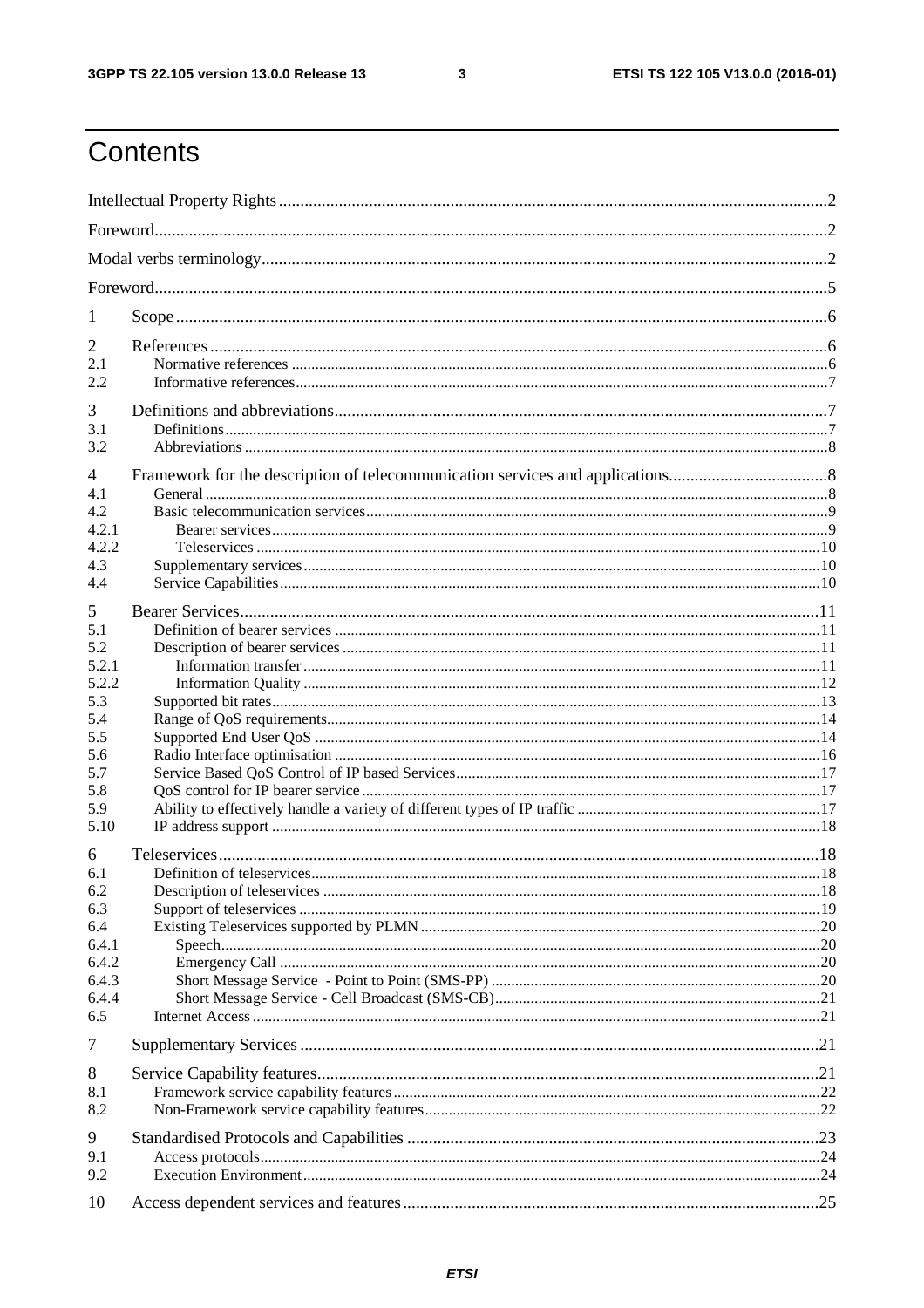|            | <b>Annex A (informative):</b> | Examples of services built from service capabilities features27 |  |
|------------|-------------------------------|-----------------------------------------------------------------|--|
|            | <b>Annex B</b> (informative): |                                                                 |  |
| <b>B.1</b> |                               |                                                                 |  |
| B.2        |                               |                                                                 |  |
| B.2.1      |                               |                                                                 |  |
| B.2.2      |                               |                                                                 |  |
| B.2.3      |                               |                                                                 |  |
| B.2.4      |                               |                                                                 |  |
| B.3        |                               |                                                                 |  |
|            | Annex C (informative) :       |                                                                 |  |
|            |                               |                                                                 |  |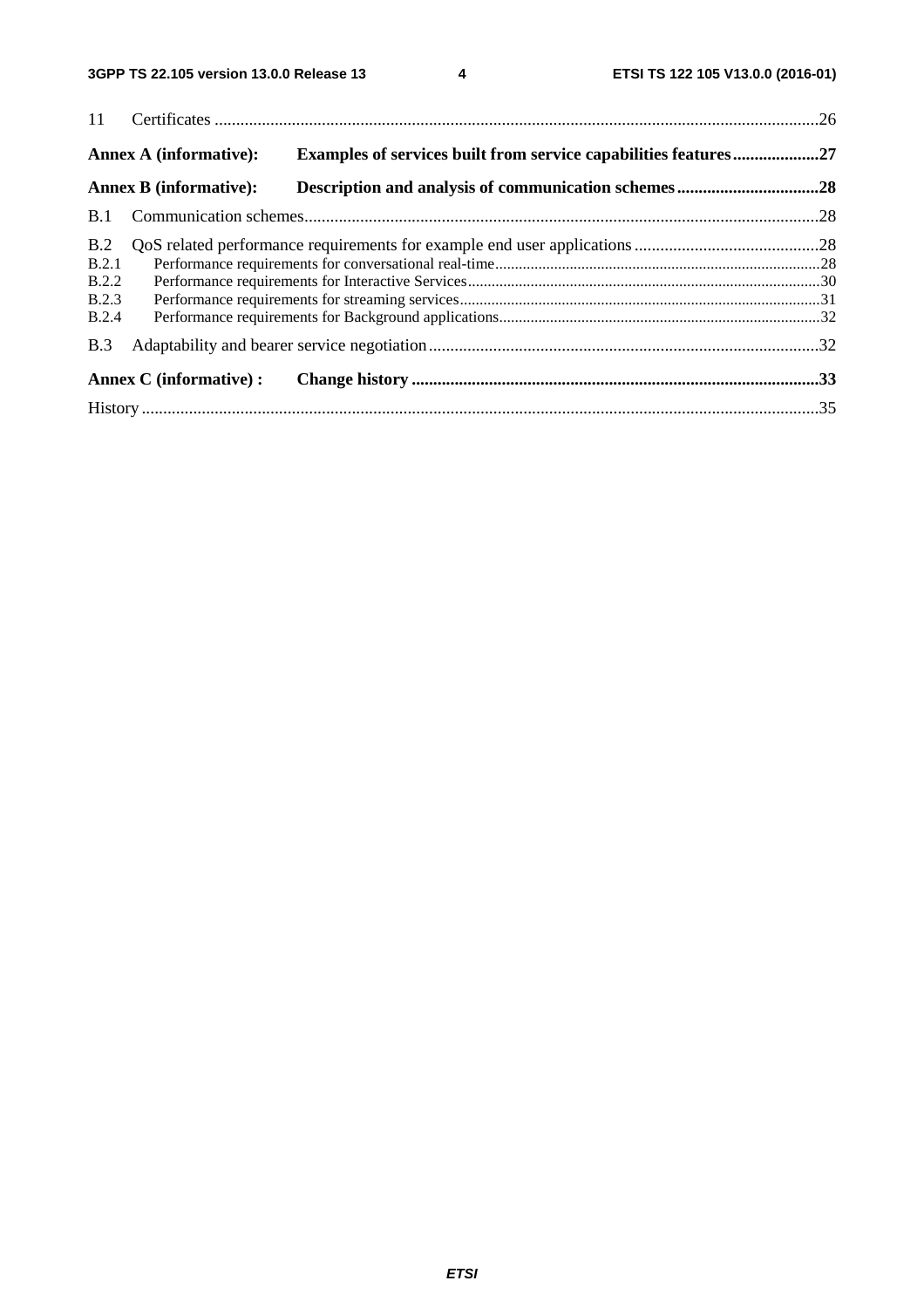## Foreword

This Technical Specification has been produced by the 3GPP.

The contents of the present document are subject to continuing work within the TSG and may change following formal TSG approval. Should the TSG modify the contents of this TS, it will be re-released by the TSG with an identifying change of release date and an increase in version number as follows:

Version x.y.z

where:

- x the first digit:
	- 1 presented to TSG for information;
	- 2 presented to TSG for approval;
	- 3 or greater indicates TSG approved document under change control.
- y the second digit is incremented for all changes of substance, i.e. technical enhancements, corrections, updates, etc.
- z the third digit is incremented when editorial only changes have been incorporated in the specification.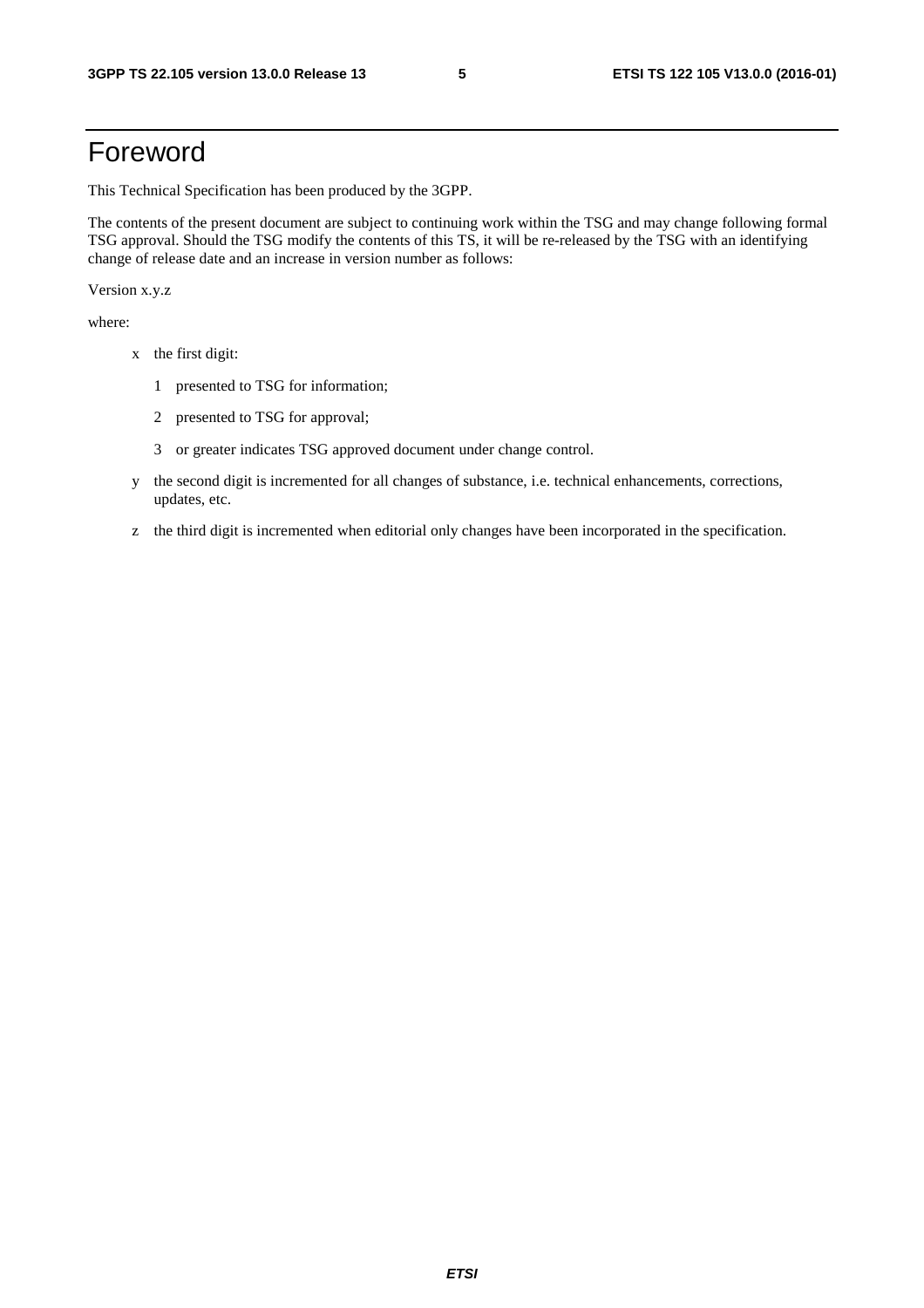### 1 Scope

Existing systems have largely standardised the complete sets of bearer services, teleservices and supplementary services which they provide. 3GPP specifications specify service capabilities rather than services, allowing service differentiation and system continuity. This Technical Specification (TS) describes how and what kind of services the user has access to.

### 2 References

The following documents contain provisions which, through reference in this text, constitute provisions of the present document.

- References are either specific (identified by date of publication, edition number, version number, etc.) or non-specific.
- For a specific reference, subsequent revisions do not apply.
- For a non-specific reference, the latest version applies. In the case of a reference to a 3GPP document (including a GSM document), a non-specific reference implicitly refers to the latest version of that document *in the same Release as the present document*.

### 2.1 Normative references

- [1] 3GPP TS 22.001: "Principles of circuit telecommunication services supported by a Public Land Mobile Network (PLMN)".
- [2] 3GPP TS 02.002: "Circuit Bearer services supported by a Public Land Mobile Network (PLMN)".
- [3] 3GPP TS 22.003: "Circuit Teleservices supported by a Public Land Mobile Network (PLMN)".
- [4] 3GPP TS 22.004: "General on supplementary services".
- [5] 3GPP TS 22.038: " SIM toolkit Stage 1".
- [6] 3GPP TS 22.057: "Mobile Execution Environment (MExE); Service description; Stage 1".
- [7] 3GPP TS 22.060: "General Packet Radio Service (GPRS) stage 1".
- [8] 3GPP TS 22.078: "Customised Applications for Mobile network Enhanced Logic (CAMEL); Service definition - Stage 1".
- [9] 3GPP TS 22.101: "Service principles".
- [10] Void
- [11] 3GPP TS 22.135: "Multicall, stage 1".
- [13] 3GPP TS 33.102: "3G Security, Security Architecture".
- [14] 3GPP TS 23.107: "QoS Concept and Architecture; Stage 2".
- [15] Open Mobile Alliance (OMA): OMA-RD-Parlay\_Service\_Access-V1\_0-20100427-A
- [16] 3GPP TS 22.340: "IP Multimedia System (IMS) messaging; Stage 1".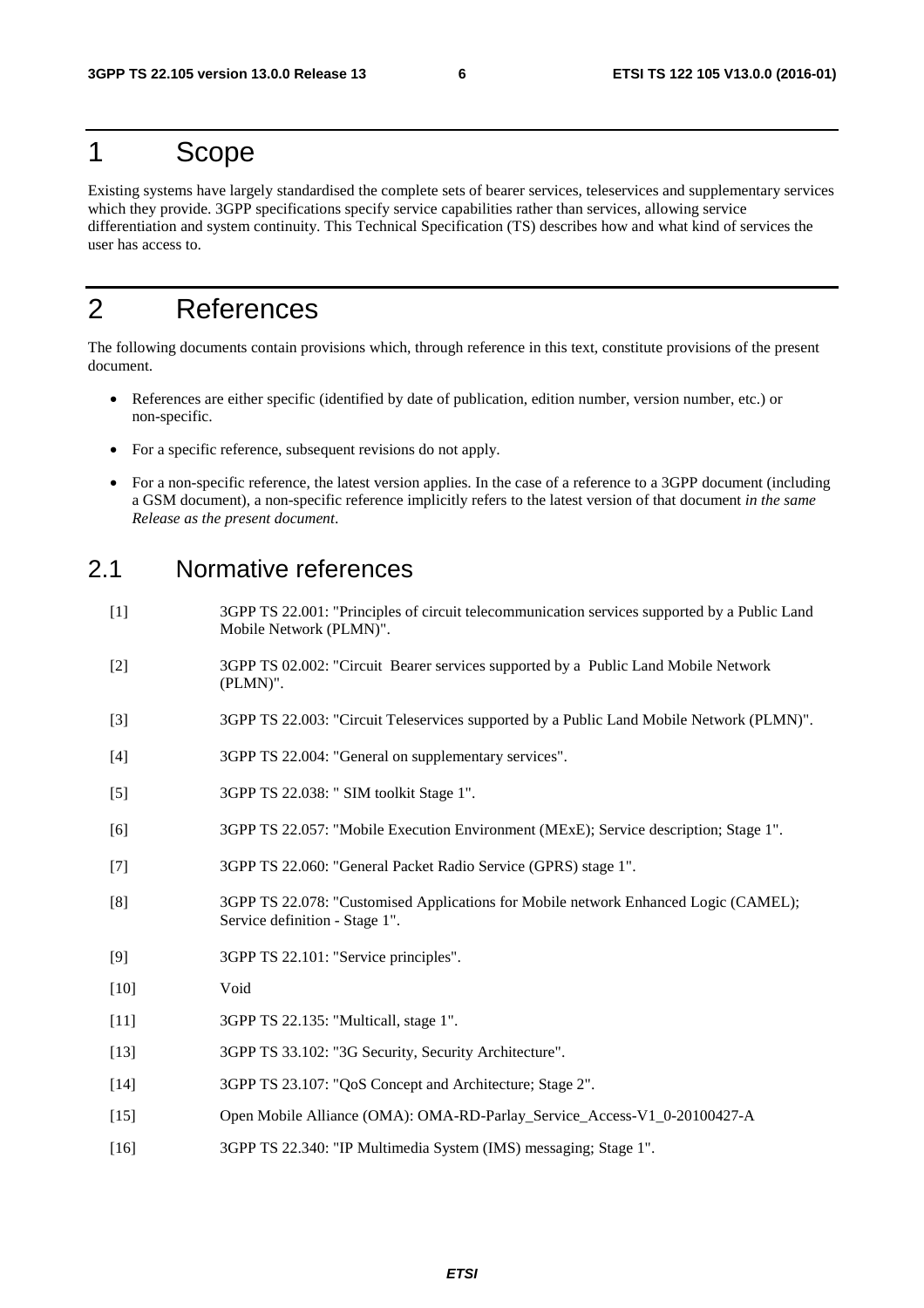### 2.2 Informative references

- [12] ITU-T Recommendation F.700 (11/2000): "Framework Recommendation for multimedia services".
- [17] ITU-T Recommendation E.105 (08/1992): "International telephone service"
- [18] ITU-T Recommendation E.800 (09/2008): "Definitions of terms related to quality of service"
- [19] ITU-T Recommendation G.114 (05/2003): "One-way transmission time"

## 3 Definitions and abbreviations

### 3.1 Definitions

For the purposes of this TS, the following definitions apply:

**Basic telecommunication service :** this term is used as a common reference to both bearer services and teleservices.

**Bearer service :** is a type of telecommunication service that provides the capability of transmission of signals between access points.

**Call :** a logical association between several users (this could be connection oriented or connection less).

**Connection :** is a communication channel between two or more end-points (e.g. terminal, server etc.).

**Mobile termination :** the mobile termination is the component of the user equipment which supports functions specific to management of the radio interface (Um).

**Multimedia service :** Multimedia services are services that handle several types of media. For some services, synchronisation between the media is necessary (e.g. synchronised audio and video). A multimedia service may involve multiple parties, multiple connections, and the addition or deletion of resources and users within a single call.

**Nomadic Operating Mode :** Mode of operation where the terminal is transportable but being operated while stationary and may in addition require user co-operation (e.g. close to open spaces, antenna setup...).

**Quality of Service :** the collective effect of service performances which determine the degree of satisfaction of a user of a service. It is characterised by the combined aspects of performance factors applicable to all services, such as;

service operability performance;

- service accessibility performance;
- service retention performance;
- service integrity performance; and
- other factors specific to each service.

**Service Capabilities:** Bearers defined by parameters, and/or mechanisms needed to realise services. These are within networks and under network control.

**Service Capability Feature:** Functionality offered by service capabilities that are accessible via the standardised application interface

**Services:** Services are made up of different service capability features.

**Supplementary service :** is a service which modifies or supplements a basic telecommunication service. Consequently, it cannot be offered to a user as a standalone service. It shall be offered together with or in association with a basic telecommunication service. The same supplementary service may be common to a number of basic telecommunication services.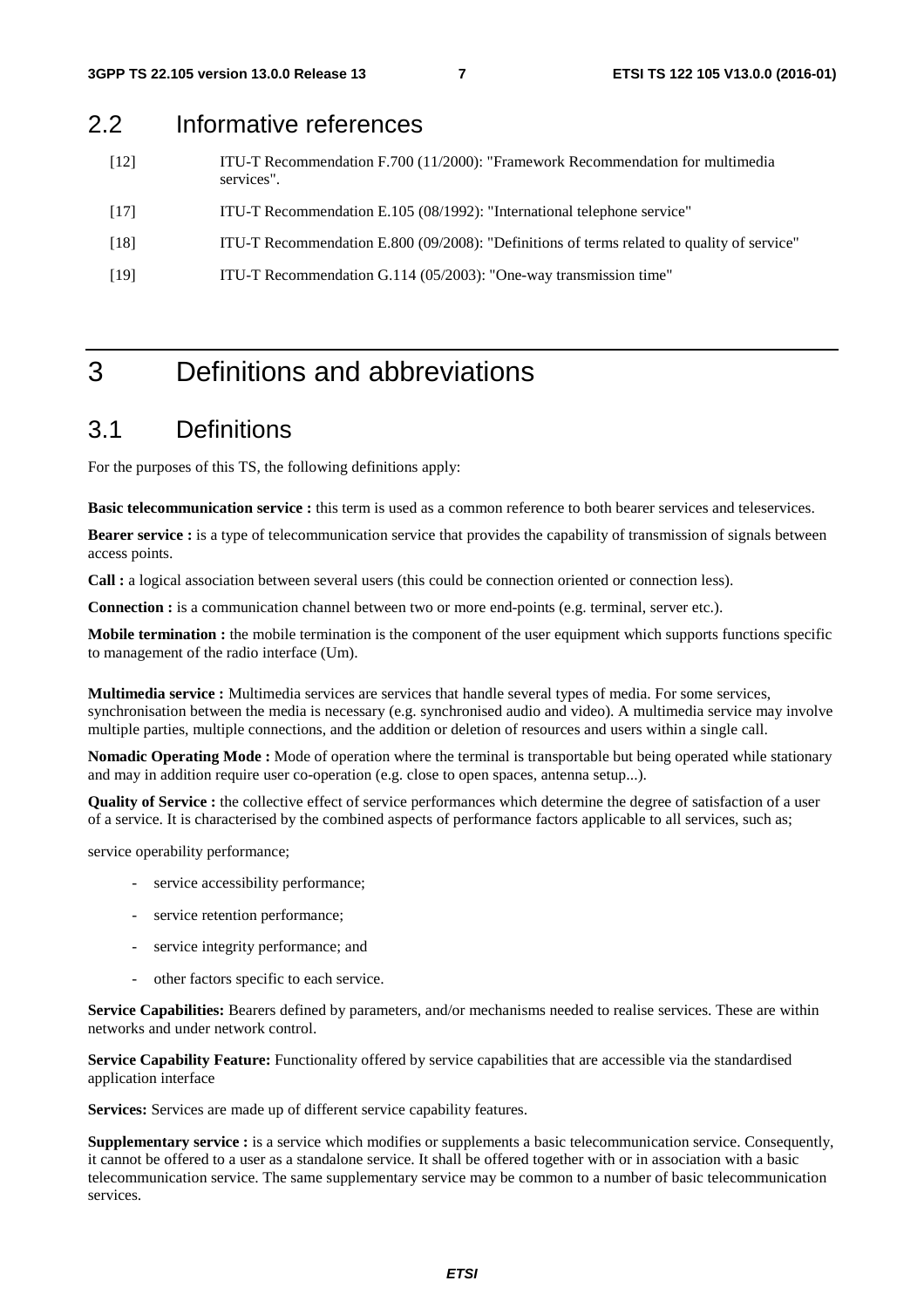**Teleservice;** is a type of telecommunication service that provides the complete capability, including terminal equipment functions, for communication between users according to standardised protocols and transmission capabilities established by agreement between operators.

### 3.2 Abbreviations

For the purposes of this TS, the following abbreviations apply;

| <b>BER</b>   | <b>Bit Error Rate</b>                                    |
|--------------|----------------------------------------------------------|
| <b>CAMEL</b> | Customised Application for Mobile network Enhanced Logic |
| <b>DTMF</b>  | Dual Tone Multiple Frequency                             |
| TR           | <b>Technical Report</b>                                  |
| TS           | <b>Technical Specification</b>                           |
| <b>ETSI</b>  | European Telecommunications Standards Institute          |
| FAX          | Facsimile                                                |
| FER          | Frame Erasure Rate                                       |
| <b>GSM</b>   | Global System for Mobile Communications                  |
| <b>GERAN</b> | GSM / EDGE Radio Access Network.                         |
| <b>HE</b>    | Home Environment                                         |
| <b>HSDPA</b> | High Speed Downlink Packet Access                        |
| IN           | <b>Intelligent Network</b>                               |
| <b>ISDN</b>  | <b>Integrated Services Digital Network</b>               |
| <b>ITU</b>   | International Telecommunication Union                    |
| LCS          | <b>Location Services</b>                                 |
| <b>MExE</b>  | <b>Mobile Execution Environment</b>                      |
| MMI          | Man Machine Interface                                    |
| MО           | Mobile Origination                                       |
| МT           | <b>Mobile Termination</b>                                |
| PC.          | Personal Computer                                        |
| <b>PIN</b>   | Personal Identity Number                                 |
| PNP          | Private Numbering Plan                                   |
| <b>POTS</b>  | Plain Old Telephony Service                              |
| QoS          | <b>Quality of Service</b>                                |
| <b>USIM</b>  | User Service Identity Module                             |
| <b>SMS</b>   | <b>Short Message Service</b>                             |
| SAT          | <b>SIM Application Toolkit</b>                           |
| <b>SN</b>    | <b>Serving Network</b>                                   |
| <b>SoLSA</b> | Support of Localised Service Area                        |
| UE           | User Equipment                                           |
|              |                                                          |

## 4 Framework for the description of telecommunication services and applications

### 4.1 General

Telecommunication services defined by 3GPP specifications are the communication capabilities made available to users by home environment and serving network. A PLMN provides, in co-operation with other networks, a set of network capabilities which are defined by standardised protocols and functions and enable telecommunication services to be offered to users.

A service provision by a HE/SN to a user may cover the whole or only part of the means required to fully support the service.

The service classification and description which follow are independent of different possible arrangements for the ownership and provision to the user of the means required to support a service.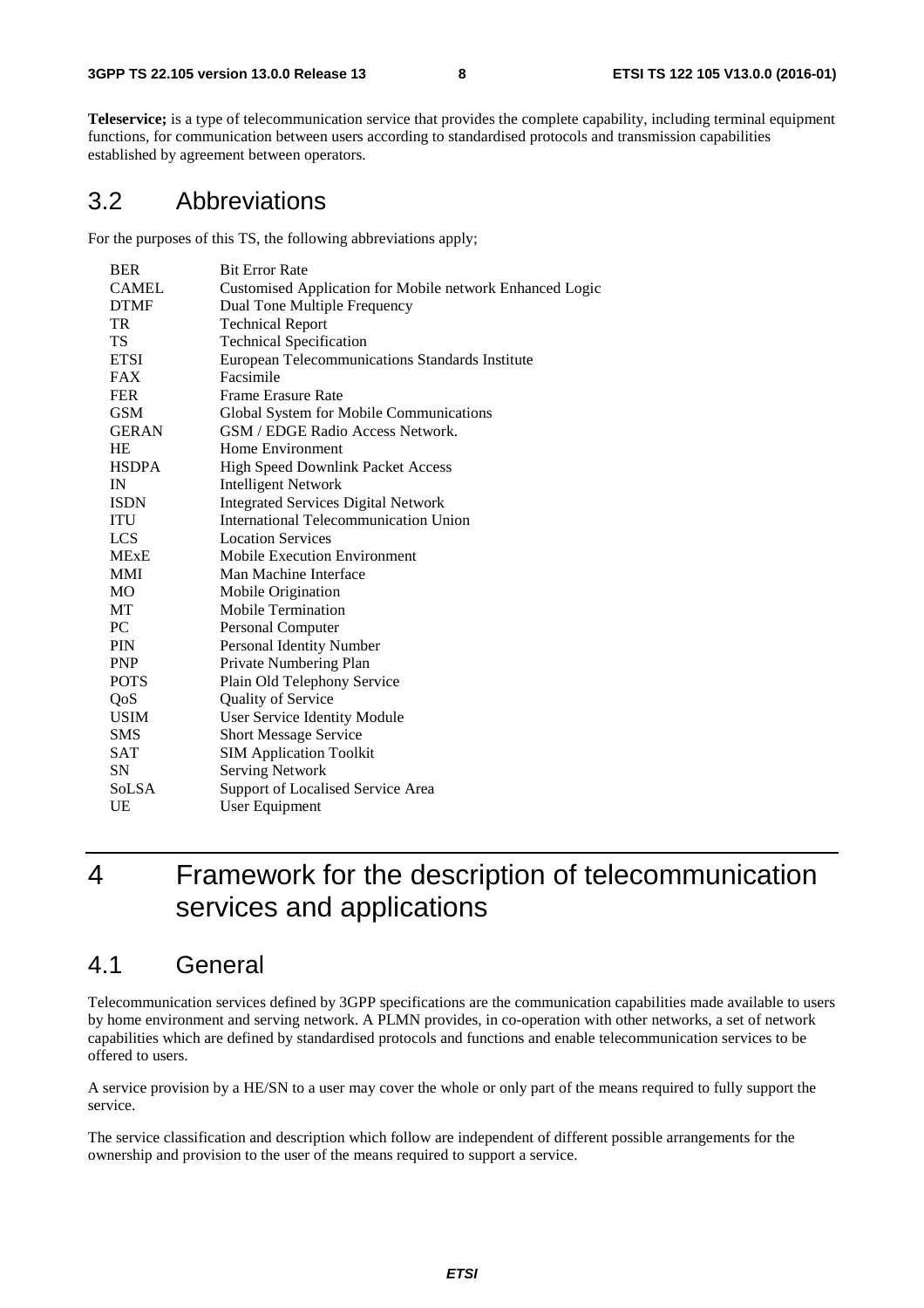### 4.2 Basic telecommunication services

Basic telecommunication services are divided in two broad categories;

bearer services, which are telecommunication services providing the capability of transmission of signals between access points;

- teleservices, which are telecommunication services providing the complete capability, including terminal equipment functions, for communication between users according to protocols established by agreement between network operators.

The communication link between the access points may consist of PLMN, one or more transit networks and a terminating network. The networks between the two access points typically use different means for bearer control.

Figure 1 illustrates these definitions.



UE: User Equipment MT: Mobile Termination TE: Terminal Equipment TAF: Teminal Adaption Function

NOTE 1: In order to limit the complexity of the figure, only one transit network is shown.

NOTE 2: The terminating network type may include a PLMN, either the originating one or another one.

NOTE 3: The bearer service terminates in the user equipment.

NOTE 4: The terminating network may be another network such as: PSTN, ISDN, IP networks/LANs and X.25

#### **Figure 1: Basic telecommunication services supported by a PLMN**

#### 4.2.1 Bearer services

The characterisation of a bearer service is made by using a set of characteristics that distinguishes it from other bearer services. Particular values are assigned to each characteristic when a given bearer service is described and defined.

The service characteristics as they apply at a given reference point where the user accesses the bearer service.

In the general case networks between the two access points use different control mechanisms. In this case the bearer services of each network throughout the communication link have to be translated at the network interfaces to realize an end to end bearer service.

A list of definitions of attributes and values used for bearer services is contained in clause 5.

The bearer services are negotiable and can be used flexibly by applications.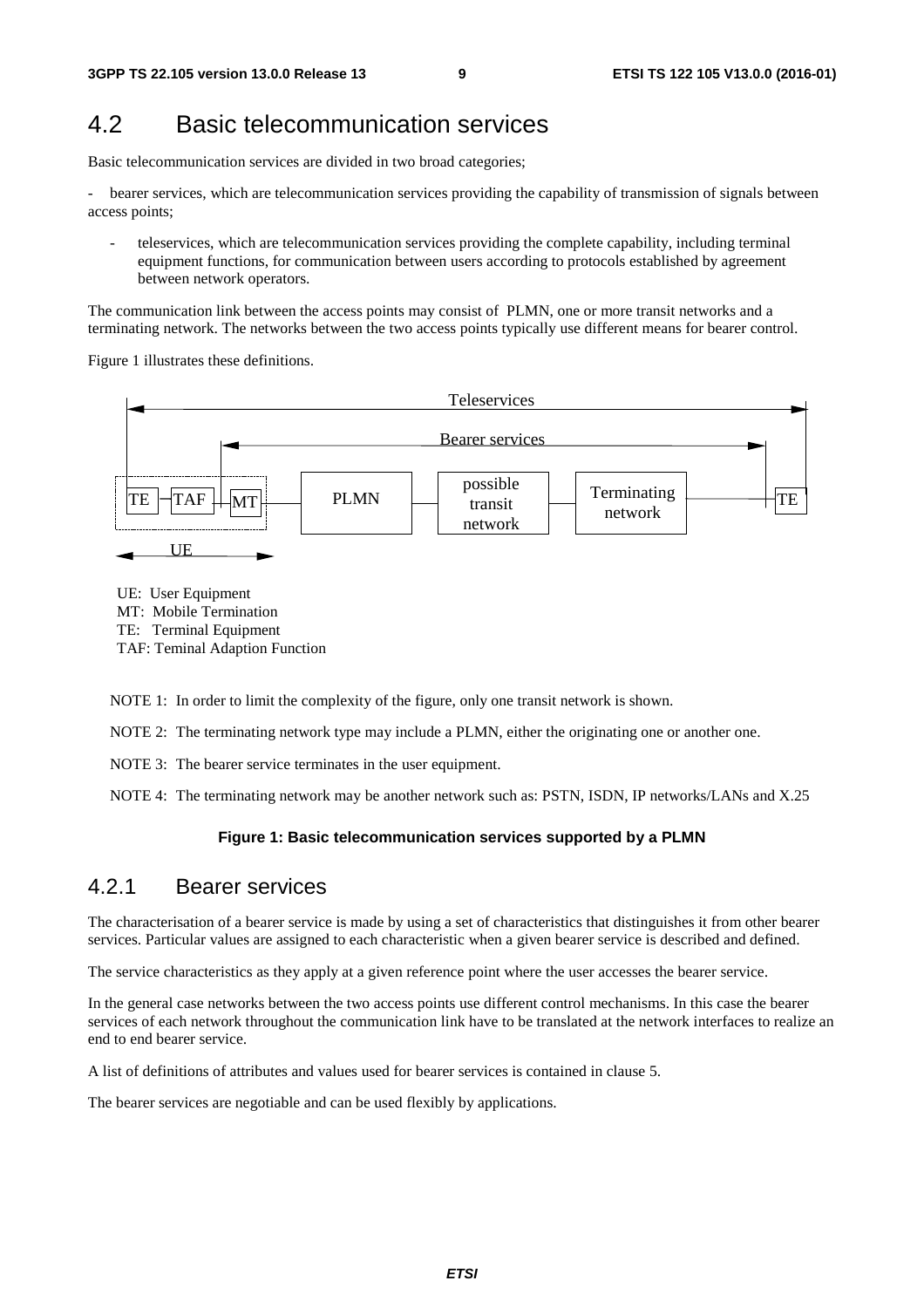### 4.2.2 Teleservices

Section 6 defines both standardised and non-standardised teleservices. Some teleservices are standardised because that interworking with other systems have been recognised as a requirement. Other teleservices will not be standardised. A decoupling between lower layer (i.e. bearer attributes) and higher layer capabilities will be necessary for the development of teleservices.

### 4.3 Supplementary services

A supplementary service modifies or supplements a basic telecommunication service. Consequently, it cannot be offered to a user as a stand alone service. It shall be offered together or in association with a basic telecommunication service. The same supplementary service may be applicable to a number of basic telecommunication services.

Two methods are used for the characterisation of supplementary services;

The first method is used for the description of existing standardised supplementary services. These services are specified through the detailing of each of the operations involved in service provision and service usage (the provision/withdrawal, registration/erasure, activation/deactivation, invocation and interrogation operations). Clause 7 lists these services.

The second method enables the provision of HE/SN specific supplementary services. To make this possible, services can be built using service capability features which are accessed via the standardised application interface.

A PLMN shall be able to handle multiple supplementary services within a call. Interactions shall be handled when several supplementary services are activated in the same call.. When multiple supplementary services can be activated concurrently, some prioritisation of the services will be necessary. Certain services may override or deactivate other services.

Interactions between operator specific supplementary services are not defined.

The following issues need consideration when interactions between services occur;

- Different phases of a call.
- A service spanning on more than one network.

- Service interactions that may occur between services offered to a single user, as well as between services offered to different interacting users.

NOTE: The methods defined for characterisation of services are description methods. They do not imply or restrict different implementations.

### 4.4 Service Capabilities

Service capabilities are based on functionality and mechanisms/toolkits such as provided by SAT [5], MExE [6], IN and CAMEL [8]. These service capabilities can be made visible to the applications through an application interface. See clause 8 for service capability features.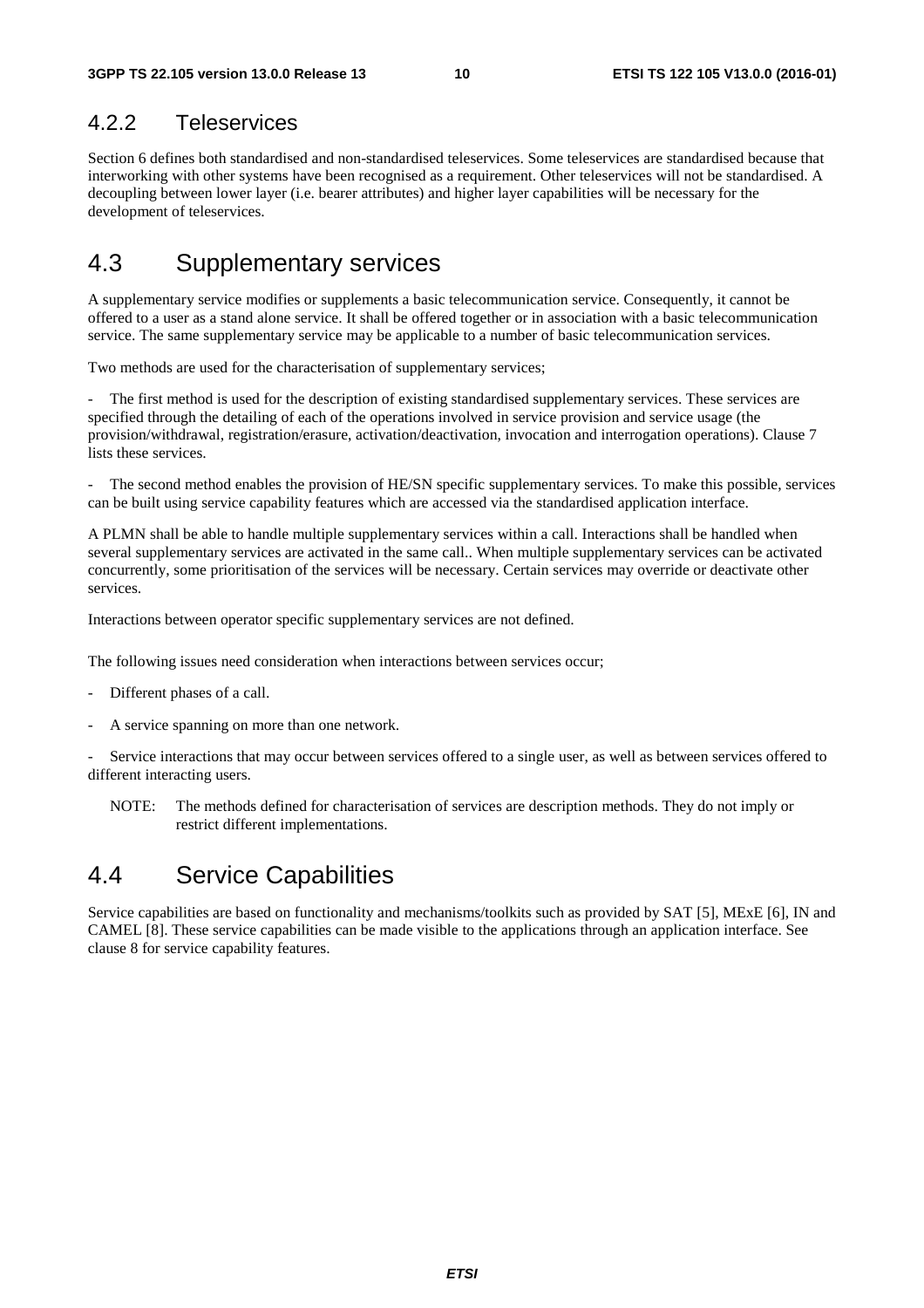## 5 Bearer Services

### 5.1 Definition of bearer services

Bearer services provide the capability for information transfer between access points and involve only low layer functions. These functions are sometimes referred as low layer capabilities (in reference to OSI layers). The user may choose any set of high layer protocols for his communication and the PLMN does not ascertain compatibility at these layers between users.

In the general case a communication link between access points provides a general service for information transport. The communication link may span over different networks such as Internet, Intranets, LANs and ATM based transit networks, having network specific means for bearer control. Each network contributes to the end-to-end QoS perceived by the end-user.

PS and CS domains provide a specific set of bearer capabilities. The Circuit bearer services are described in 22.002 [2]. The packet services (GPRS) is described in 3GPP TS 22.060 [7]. Following chapters describe the overall requirements for both the CS and PS domain bearers and also for the bearers used by teleservices.

## 5.2 Description of bearer services

Bearer services are characterised by a set of end-to-end characteristics with requirements on QoS. The characteristics and requirements shall cover major network scenarios, i.e. the cases when the terminating network is PSTN, ISDN, IP networks/LANs, X.25 and a PLMN.

Quality of Service is the quality of a requested service (Teleservice or Bearer Service or any other service, e.g. customer care) as perceived by the customer (ITU-T Recommendation E.800 [18]). QoS is always meant end-to-end. Network Performance of several network elements of the originating and terminating network(s) contribute to the QoS as perceived by the customer including terminals and terminal attachments. In order to offer the customer a certain QoS the serving network need to take into account network performance components of their network, reflect the performance of the terminal and ad sufficient margin for the terminating networks in case network performance requirements cannot be negotiated.

As far as the QoS to the subscriber is concerned network elements have to provide sufficient performance (reflecting possible performance constraints in terminating networks) so that the PLMN cannot be considered as a bottleneck.

This section outlines the requirements on bearer services in two main groups;

Requirements on information transfer, which characterise the networks transfer capabilities for transferring user data between two or more access points.

- Information quality characteristics, which describe the quality of the user information transferred between two or more access points.

It shall be possible to negotiate / re negotiate the characteristics of a bearer service at session / connection establishment and during an on going session / connection.

It shall be possible to allocate a particular QoS to any specific service of the user. The association between services and QoS can be handled either network based or UE based. In the case of a UE based association it shall be possible to be programmed by the Home Environment operator into the ME or the USIM. If the association exists in the UE the specific QoS for the invoked service shall be requested at session / connection establishment.

### 5.2.1 Information transfer

**Connection oriented / connectionless services** 

Both Connection oriented and connectionless services shall be supported.

**Traffic type:** It is required that the bearer service provides one of the following: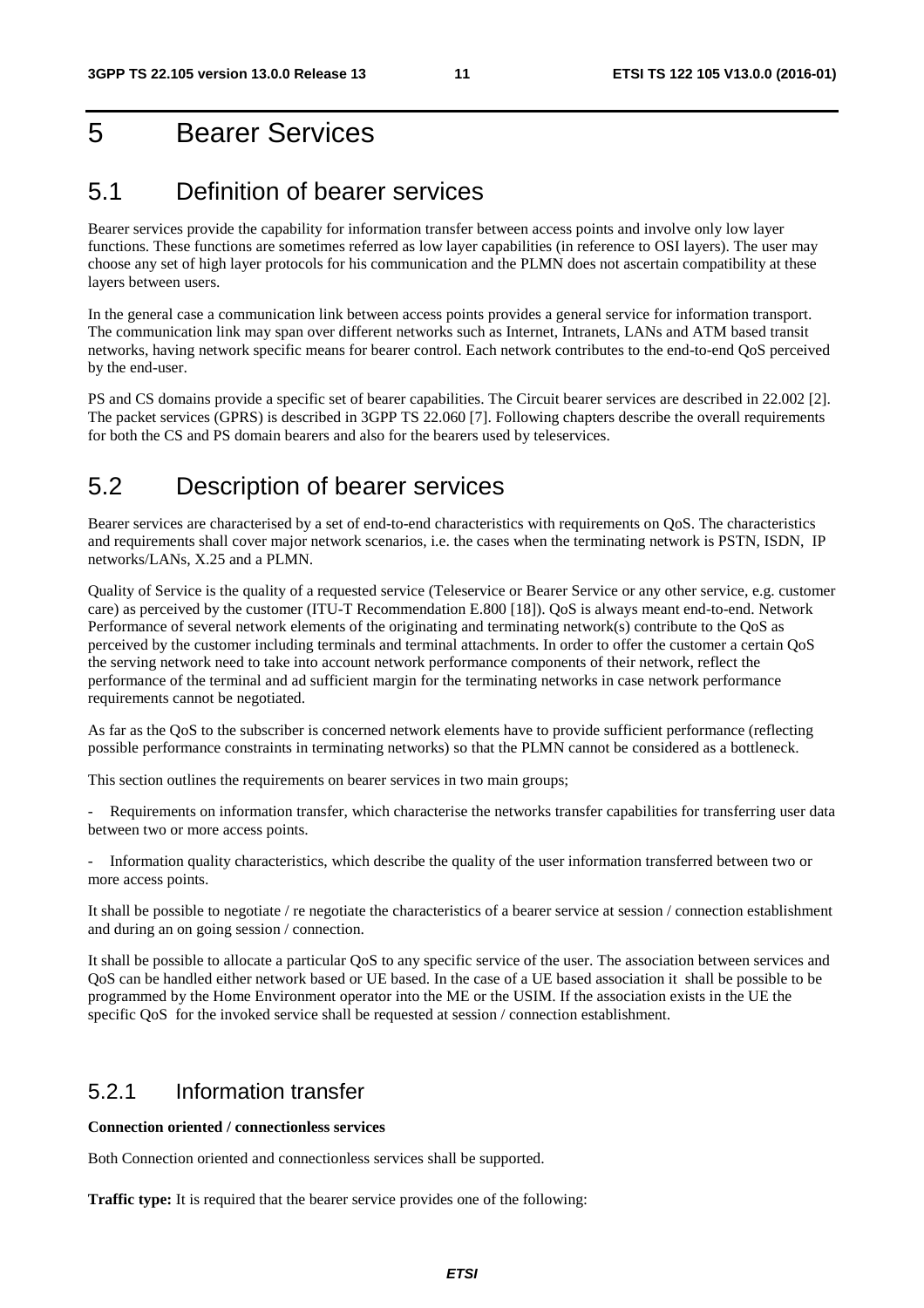- guaranteed/constant bit rate,
- non-guaranteed/dynamically variable bit rate, and
- real time dynamically variable bit rate with a minimum guaranteed bit rate...

Real time and non real time applications shall be supported.

- Real time video, audio and speech shall be supported. This implies the:
- ability to provide a real time stream of guaranteed bit rate, end to end delay and delay variation.
- ability to provide a real time conversational service of guaranteed bit rate, end to end delay and delay variation.
- Non real time interactive and file transfer service shall be supported. This implies the:
- ability to support message transport with differentiation as regards QoS between different users.
- Multimedia applications shall be supported. This implies the:
- ability to support several user flows to/from one user having different traffic types (e.g. real time, non real time)

#### **Traffic characteristics**

It shall be possible for an application to specify its traffic requirements to the network by requesting a bearer service with one of the following configurations

#### 1) Point-to-Point

- Uni-Directional
- Bi-Directional
	- Symmetric
	- Asymmetric
- 2) Uni-Directional Point-to-Multipoint
	- Multicast
	- **Broadcast**

A multicast topology is one in which sink parties are specified before the connection is established, or by subsequent operations to add or remove parties from the connection. The source of the connection shall always be aware of all parties to which the connection travels.

A broadcast topology is one in which the sink parties are not always known to the source. The connection to individual sink parties is not under the control of the source, but is by request of each sink party.

NOTE: Point-to-multipoint services are not supported by release 99 specifications.

In the case of a mobile termination with several active bearer services simultaneously, it shall be possible for each bearer service to have independent configurations and source/sink parties.

### 5.2.2 Information Quality

Information quality a characterises the bit integrity and delay requirements of the applications.

Other parameters may be needed.

#### **Maximum transfer delay**

 Transfer delay is the time between the request to transfer the information at one access point to its delivery at the other access point. In clause 5.5 requirements on maximum transfer delay is defined.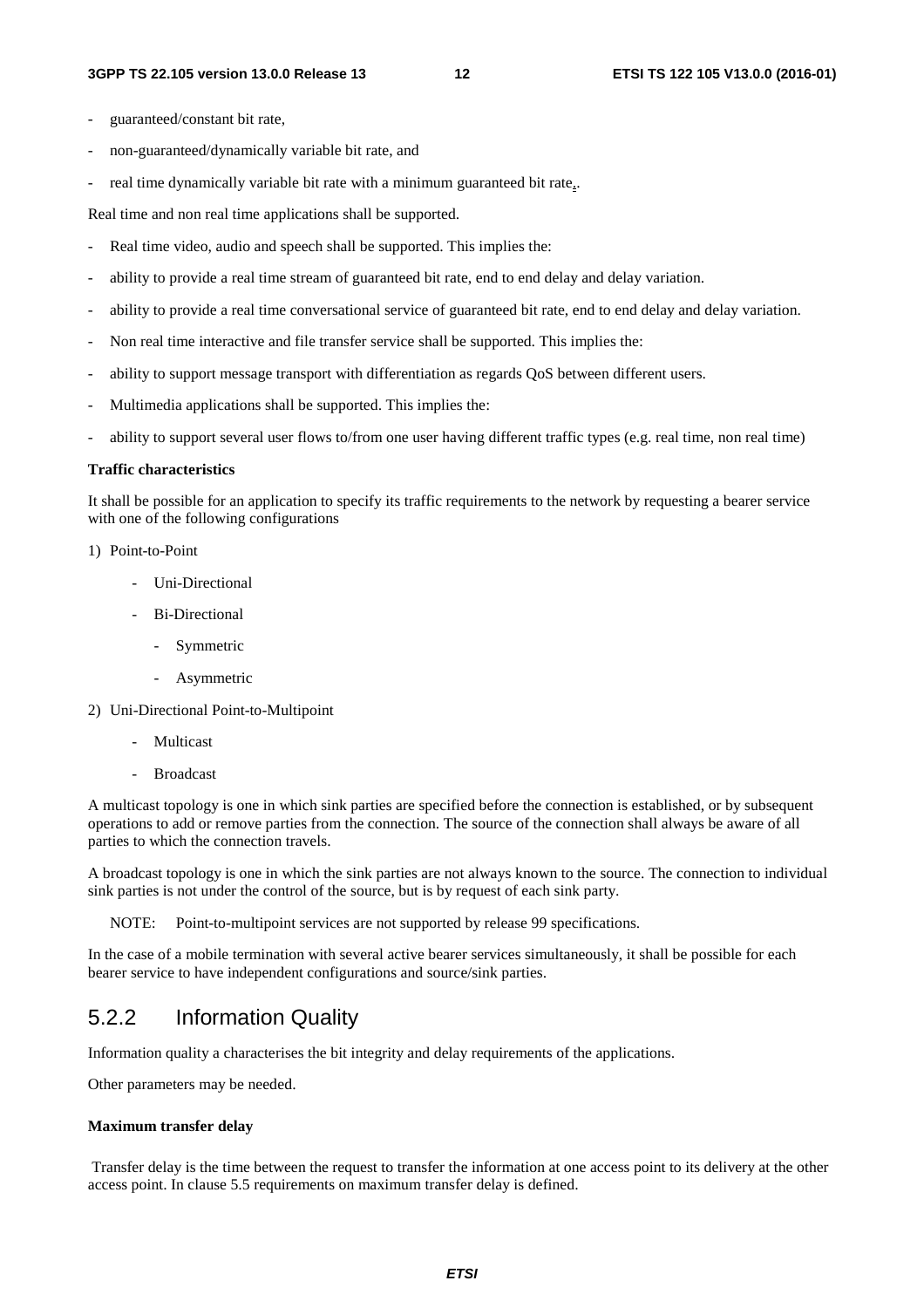#### **Delay variation**

The delay variation of the information received information over the bearer has to be controlled to support real-time services. The possible values for delay variation are not a limited set, but a continuous range of values.

#### **Bit error ratio**

The ratio between incorrect and total transferred information bits. The possible values for Bit error ratio are not a limited set, but a continuous range of values.

#### **Data rate**

The data rate is the amount of data transferred between the two access points in a given period of time.

### 5.3 Supported bit rates

It shall be possible for one application to specify its traffic requirements to the network by requesting a bearer service with any of the specified traffic type, traffic characteristics, maximum transfer delay, delay variation, bit error ratios & data rates. It shall be possible for the network to satisfy these requirements without wasting resources on the radio and network interfaces due to granularity limitations in bit rates.

It shall be possible for one mobile termination to have several active bearer services simultaneously, each of which could be connection oriented or connectionless.

The only limiting factor for satisfying application requirements shall be the cumulative bit rate per mobile termination at a given instant (i.e. when summing the bit rates of one mobile termination"s simultaneous connection oriented and connectionless traffic, irrespective of the traffic being real time or non real time) in each radio environment:

- At least 144 kbits/s in satellite radio environment (Note 1).
- At least 144 kbits/s in rural outdoor radio environment.
- At least 384 kbits/s in urban/suburban outdoor radio environments.
- Greater than 2 Mbits/s in urban/suburban outdoor radio environments (Note 2 and 3).
- At least 2048 kbits/s in indoor/low range outdoor radio environment. (Note 2)
- Greater than 2 Mbits/s in indoor/low range outdoor radio environment (Note 2 and 3).

NOTE 1: This Peak Bit Rate may only be achieved in a nomadic operating mode.

NOTE 2: Not supported by GERAN.

NOTE 3: Peak instantaneous rate for UTRAN supporting HSDPA.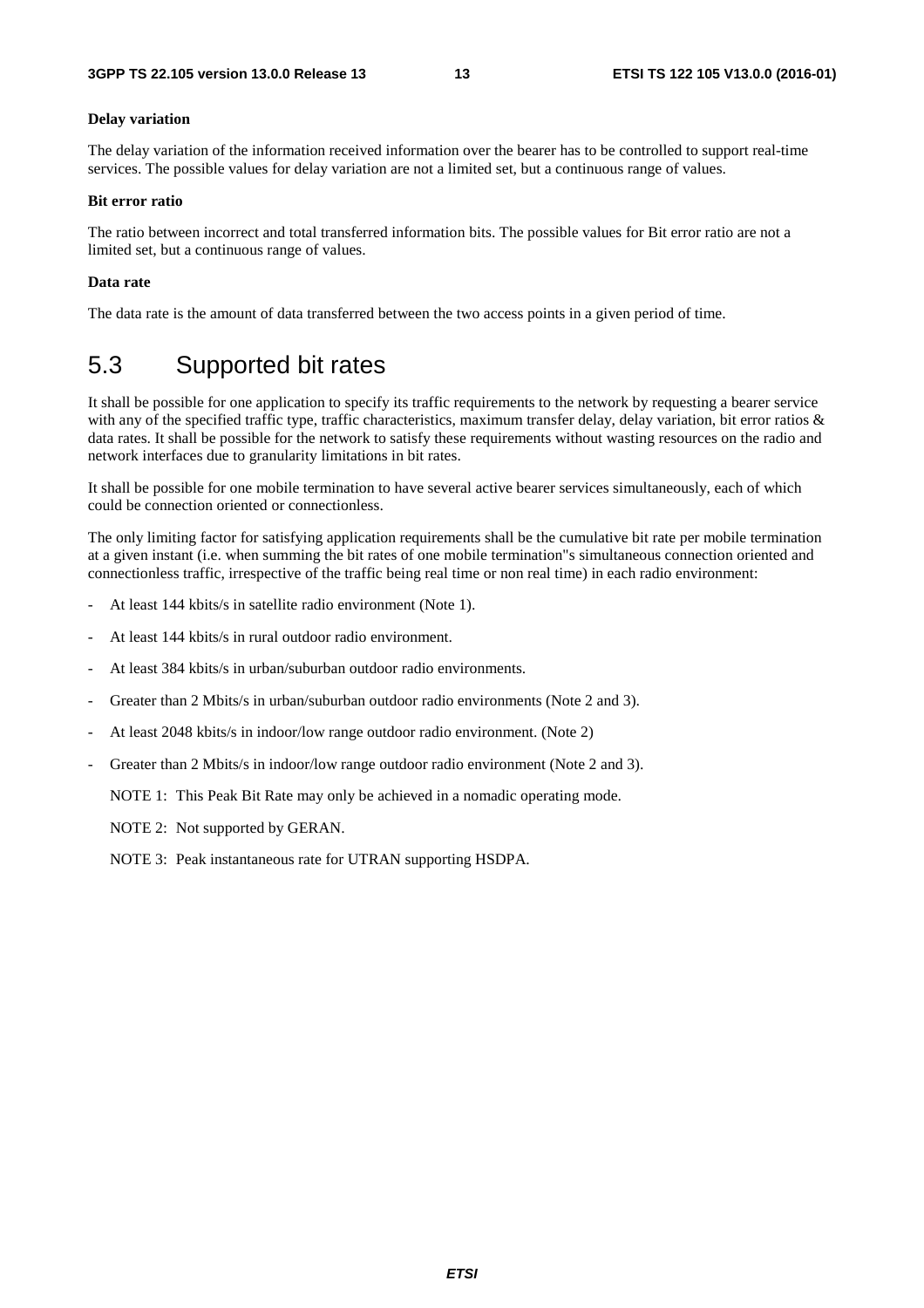### 5.4 Range of QoS requirements

It shall be possible for one application to specify its QoS requirements to the network by requesting a bearer service with any of the specified traffic type, traffic characteristics maximum transfer delay, delay variation, bit error ratios & data rates.

The following table indicates the range of values that shall be supported. These requirements are valid for both connection and connectionless traffic. It shall be possible for the network to satisfy these requirements without wasting resources on the radio and network interfaces due to granularity limitations in QoS.

|                                                                                                                                                                                                                                                                                                                                                                                                                                                                | <b>Real Time (Constant Delay)</b>                 | Non Real Time (Variable Delay)                                        |  |  |  |  |
|----------------------------------------------------------------------------------------------------------------------------------------------------------------------------------------------------------------------------------------------------------------------------------------------------------------------------------------------------------------------------------------------------------------------------------------------------------------|---------------------------------------------------|-----------------------------------------------------------------------|--|--|--|--|
| <b>Operating</b><br>environment                                                                                                                                                                                                                                                                                                                                                                                                                                | <b>BER/Max Transfer Delay</b>                     | <b>BER/Max Transfer Delay</b>                                         |  |  |  |  |
| Satellite<br>l(Terminal                                                                                                                                                                                                                                                                                                                                                                                                                                        | Max Transfer Delay less than 400 ms               | Max Transfer Delay 1200 ms or more<br>(Note 2)                        |  |  |  |  |
| relative speed to BER 10-3 - 10-7<br>ground up to<br>1000 km/h for<br>plane)                                                                                                                                                                                                                                                                                                                                                                                   | (Note 1)                                          | $BER = 10-5$ to 10-8                                                  |  |  |  |  |
| Rural outdoor<br>l(Terminal<br>relative speed to BER 10-3 - 10-7                                                                                                                                                                                                                                                                                                                                                                                               | Max Transfer Delay 20 - 300 ms                    | Max Transfer Delay 150 ms or more<br>(Note 2)                         |  |  |  |  |
| ground up to 500 (Note 1)<br>km/h) (Note 3)                                                                                                                                                                                                                                                                                                                                                                                                                    |                                                   | $BER = 10-5$ to 10-8                                                  |  |  |  |  |
| outdoor                                                                                                                                                                                                                                                                                                                                                                                                                                                        | Urban/ Suburban Max Transfer Delay 20 - 300 ms    | Max Transfer Delay 150 ms or more<br>(Note 2)                         |  |  |  |  |
| l(Terminal<br>relative speed to (Note 1)<br>ground up to 120<br>km/h)                                                                                                                                                                                                                                                                                                                                                                                          | BER 10-3 - 10-7                                   | $BER = 10-5$ to 10-8                                                  |  |  |  |  |
| Indoor/Low<br>range outdoor<br>(Terminal<br>relative speed to (Note 1)<br>ground up to 10<br>km/h)                                                                                                                                                                                                                                                                                                                                                             | Max Transfer Delay 20 - 300 ms<br>BER 10-3 - 10-7 | Max Transfer Delay 150 ms or more<br>(Note 2)<br>$BER = 10-5$ to 10-8 |  |  |  |  |
| NOTE 1: There is likely to be a compromise between BER and delay.<br>NOTE 2: The Max Transfer Delay should be here regarded as the target value for 95% of the data.<br>NOTE 3:<br>The value of 500 km/h as the maximum speed to be supported in the rural outdoor environment<br>was selected in order to provide service on high speed vehicles (e.g. trains). This is not meant<br>to be the typical value for this environment (250 km/h is more typical). |                                                   |                                                                       |  |  |  |  |

### 5.5 Supported End User QoS

This section outlines the QoS requirements that shall be provided to the end user / applications and describes them as requirements between communicating entities (i.e. end to end). The QoS values in the tables represent end to end performance, including mobile to mobile calls and satellite components. Delay values represent one -way delay (i.e. from originating entity to terminating entity). The values included in the following tables are commonly accepted values from an end-user viewpoint [12]. The delay contribution within the mobile network should be kept to minimum since there may be additional delay contributions from external networks.

Figure 2 below summarises the major groups of application in terms of QoS requirements. Applications and new applications may be applicable to one more groups. However, there is no strict one-to-one mapping between the groups of application/service defined in this TS and the traffic classes as defined in TS 23.107 [14]. For instance, an Interactive application/service can very well use a bearer of the Conversational traffic class if the application/service or the user has tight requirements on delay.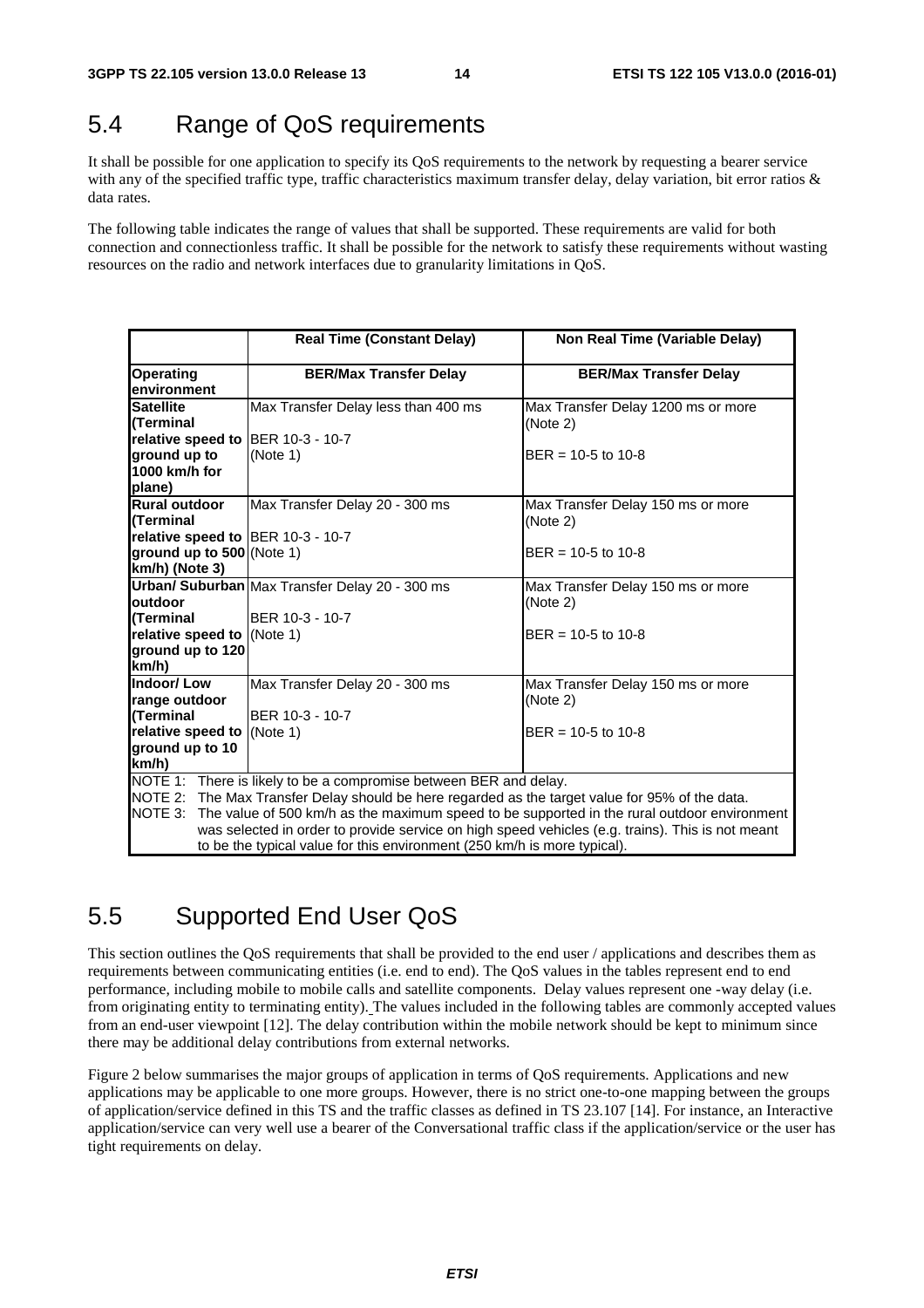| Error<br>tolerant | Conversational<br>voice and video | Voice messaging      | <b>Streaming audio</b><br>and video | Fax             |
|-------------------|-----------------------------------|----------------------|-------------------------------------|-----------------|
| Error             | Telnet,                           | E-commerce,          | FTP, still image,                   | E-mail arrival  |
| intolerant        | interactive games                 | WWW browsing,        | paging                              | notification    |
|                   | Conversational                    | Interactive          | Streaming                           | Background      |
|                   | (delay <<1 sec)                   | (delay approx 1 sec) | (delay <10 sec)                     | (delay >10 sec) |

**Figure 2: Summary of applications in terms of QoS requirements** 

The following tables further elaborate end user / application QoS requirements.

|  | Table 1: End-user Performance Expectations - Conversational / Real-time Services |  |  |
|--|----------------------------------------------------------------------------------|--|--|
|--|----------------------------------------------------------------------------------|--|--|

| <b>Medium</b> | <b>Application</b>                | Degree of<br>symmetry   | Data rate             | Key performance parameters and target<br>values                              |                                        |                                                      |
|---------------|-----------------------------------|-------------------------|-----------------------|------------------------------------------------------------------------------|----------------------------------------|------------------------------------------------------|
|               |                                   |                         |                       | End-to-end One-<br>way<br>Delay                                              | Delay<br>Variation<br>within a<br>call | Information<br>loss                                  |
| Audio         | Conversational<br>voice           | Two-way                 | 4-25 kb/s             | $<$ 150 msec<br>preferred<br><400 msec limit<br>Note 1                       | $<$ 1 msec                             | $<$ 3% FER                                           |
| Video         | Videophone                        | Two-way                 | 32-384<br>kb/s        | $< 150$ msec<br>preferred<br><400 msec limit<br>Lip-synch: $\lt$<br>100 msec |                                        | $<$ 1% FER                                           |
| Data          | Telemetry<br>- two-way<br>control | Two-way                 | < 28.8<br>kb/s        | $<$ 250 msec                                                                 | N.A                                    | Zero                                                 |
| Data          | realtime games                    | Two-way                 | $< 60$ kb/s<br>Note 2 | $<$ 75 msec<br>preferred                                                     | N.A                                    | $<$ 3% FER<br>preferred,<br>< 5% FER limit<br>Note 2 |
| Data          | <b>Telnet</b>                     | Two-way<br>(asymmetric) | $< 1$ KB              | $<$ 250 msec                                                                 | N.A                                    | Zero                                                 |

NOTE 1: The overall one way delay in the mobile network (from UE to PLMN border) is approximately 100msec.

NOTE 2: These values are considered the most demanding ones with respect to delay requirements (e.g. supporting First Person Shooter games). Other types of games may require higher or lower data rates and more or less information loss but can tolerate longer end-to-end delay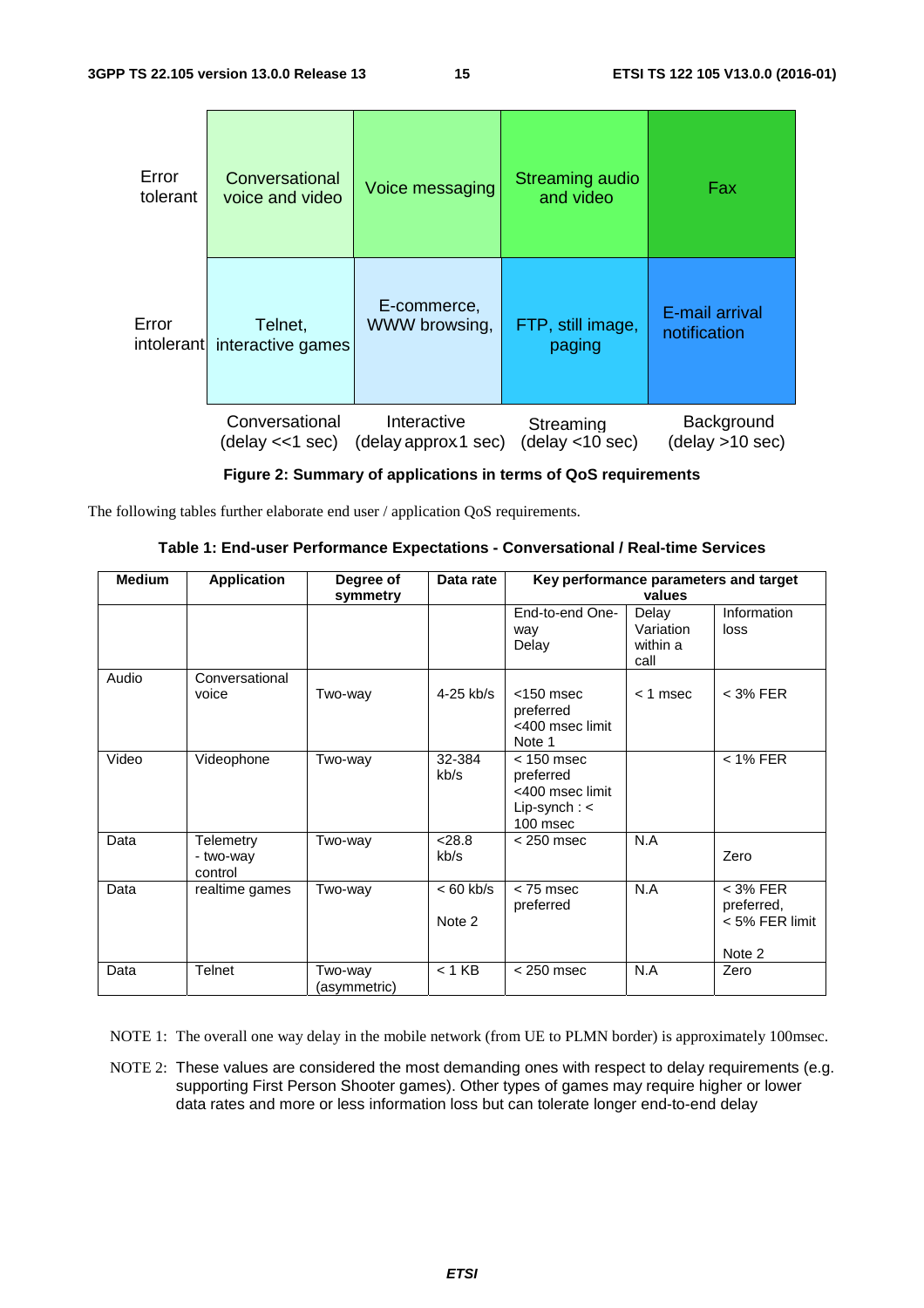| <b>Medium</b> | <b>Application</b>                                                  | Degree of<br>symmetry | Data rate   | Key performance parameters and target                | values             |                     |
|---------------|---------------------------------------------------------------------|-----------------------|-------------|------------------------------------------------------|--------------------|---------------------|
|               |                                                                     |                       |             | One-way<br>Delay                                     | Delay<br>Variation | Information<br>loss |
| Audio         | Voice<br>messaging                                                  | Primarily<br>one-way  | $4-13$ kb/s | $<$ 1 sec for<br>playback<br>$<$ 2 sec for<br>record | $<$ 1 msec         | $<$ 3% FER          |
| Data          | Web-browsing<br>- HTML                                              | Primarily one-<br>way |             | $<$ 4 sec/page                                       | N.A                | Zero                |
| Data          | Transaction<br>services – high<br>priority e.g. e-<br>commerce, ATM | Two-way               |             | $< 4$ sec                                            | N.A                | Zero                |
| Data          | E-mail<br>(server access)                                           | Primarily<br>One-way  |             | $<$ 4 sec                                            | N.A                | Zero                |

**Table 2: End-user Performance Expectations - Interactive Services** 

#### **Table 3: End-user Performance Expectations - Streaming Services**

| <b>Medium</b> | <b>Application</b>                                                                | Degree of<br>symmetry | Data rate       | Key performance parameters and target<br>values |                                 |                                 |
|---------------|-----------------------------------------------------------------------------------|-----------------------|-----------------|-------------------------------------------------|---------------------------------|---------------------------------|
|               |                                                                                   |                       |                 | Start-up<br>Delay                               | Transport<br>delay<br>Variation | Packet loss at<br>session layer |
| Audio         | Speech, mixed<br>speech and<br>music, medium<br>and high quality<br>music         | Primarily one-<br>way | $5-128$<br>kb/s | $< 10$ sec                                      | $<$ 2sec                        | < 1% Packet<br>loss ratio       |
| Video         | Movie clips,<br>surveillance,<br>real-time video                                  | Primarily one-<br>way | 20-384<br>kb/s  | $< 10$ sec                                      | $<$ 2 sec                       | < 2% Packet<br>loss ratio       |
| Data          | Bulk data<br>transfer/retrieval<br>, layout and<br>synchronisation<br>information | Primarily one-<br>way | < 384<br>kb/s   | $< 10$ sec                                      | N.A                             | Zero                            |
| Data          | Still image                                                                       | Primarily one-<br>way |                 | $< 10$ sec                                      | N.A                             | Zero                            |

### 5.6 Radio Interface optimisation

The following requirements shall lead the radio interface optimisation process;

- support of high bit rate (around the Peak Bit Rate), bursty, asymmetric, non-real time bearer capabilities;
- support of high bit rate (around the Peak Bit Rate), bursty, asymmetric, real time bearer capabilities;

- the ability to extend or reduce the bandwidth associated with a bearer capability in order to adapt to bit rate or radio condition variations, and to add or drop service components.

However, the services provided by existing systems (speech in particular) shall be supported in a spectrally efficient manner (at least as efficiently as included in GSM specifications) for the same quality of service.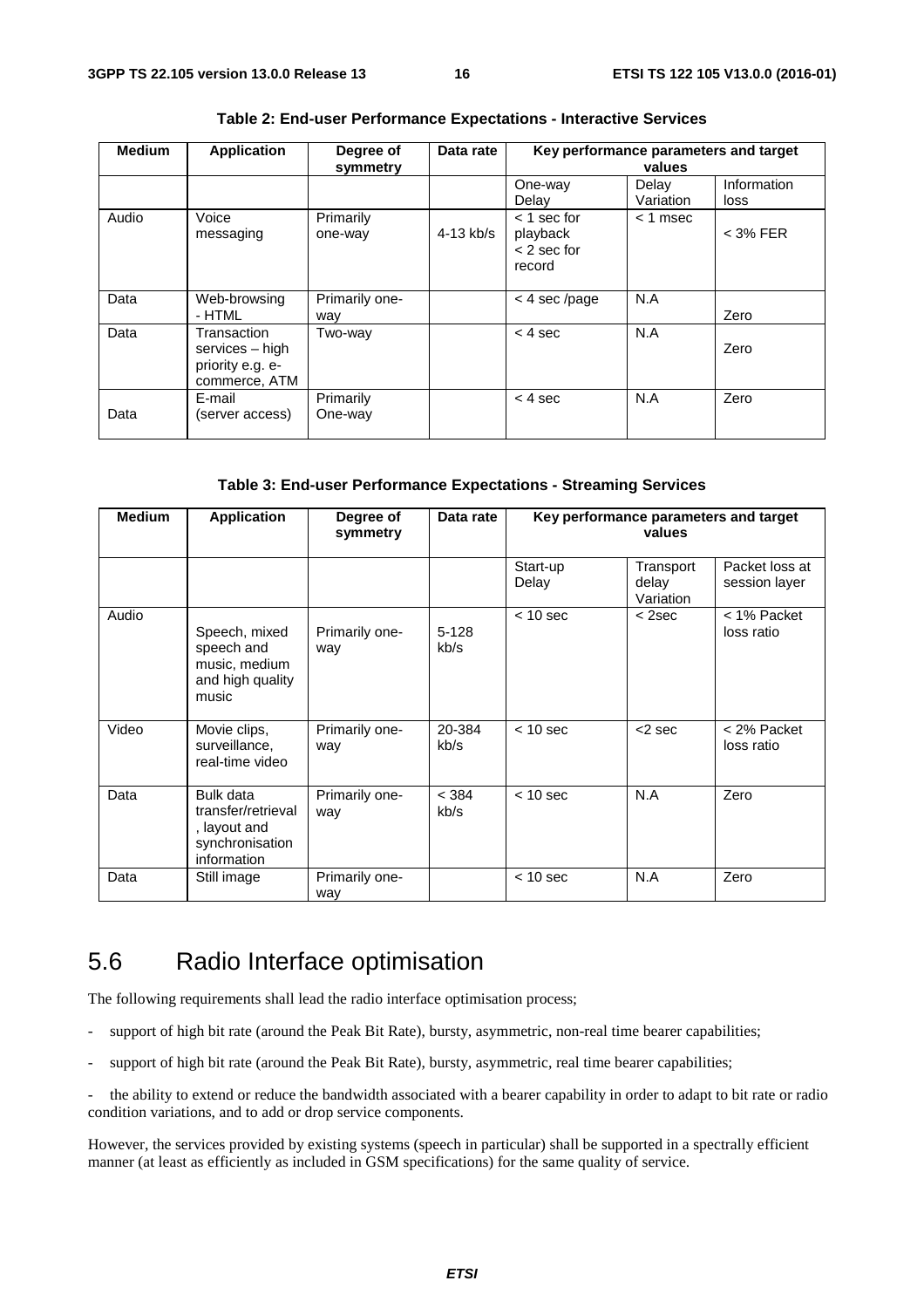In order to allow the support of flexible, bandwidth on demand services, bearer services should be provided with the finest possible granularity that can be efficiently supported.

### 5.7 Service Based QoS Control of IP based Services

Many IP based services and applications will negotiate the resources required in an end to end manner on the application level. It is essential for the PLMN to provide the capability of ensuring that the resources provided and charged for shall be in line with that authorized by the service and subscription.

#### The PLMN

shall be able to dynamically allocate QoS according to service needs and subscription information.

shall be able to give differentiated policing for the traffic within an APN. That is, the policing shall be on a per service flow basis (i.e. on the basis of specific flows of IP packets identified by the service).

- shall control the requested QoS parameters based on the invoked service needs and subscription information.
- shall facilitate service-flow level charging.

#### Any solution:

- shall support roaming users
- should minimise UE dependencies and optimize usage of network resources

### 5.8 QoS control for IP bearer service

In order to have efficient use of radio resources shared amongst terminals, it shall be possible for a PLMN to apply a limit to the cumulative bit rate per subscriber at a given instant for non-real time services (i.e. when summing the bit rates of one subscriber"s simultaneous non-real time traffic).

### 5.9 Ability to effectively handle a variety of different types of IP traffic

The PLMN shall support both IPv4 and IPv6 connectivity. IPv4 only, IPv6 only and dual mode (IPv4/IPv6) terminals should be supported. Interworking between terminals, servers and access systems supporting different versions of IP shall be possible. Mobility between access systems supporting different IP versions shall be supported with minimal network/terminal impacts.

The PLMN shall support simultaneous IPv4 and IPv6 usage for a single bearer connecting to the same PDN through the same APN.

The operator shall be able to control whether or not an IPv4 only terminal is allowed access to the network.

Service continuity of subscriber IP sessions shall be supported during UE handovers from one IP access network to another IP access network, regardless of whether the new IP access network supports the same version of IP as the old IP access network.

The PLMN shall be able to handle user-to-server traffic, user-to-user traffic and user-to-group traffic.

The PLMN shall be able to handle different types of IP traffic, such as real-time (e.g. VoIP), non-real time traffic (e.g. Web browsing), and mission critical traffic (e.g. M-Commerce).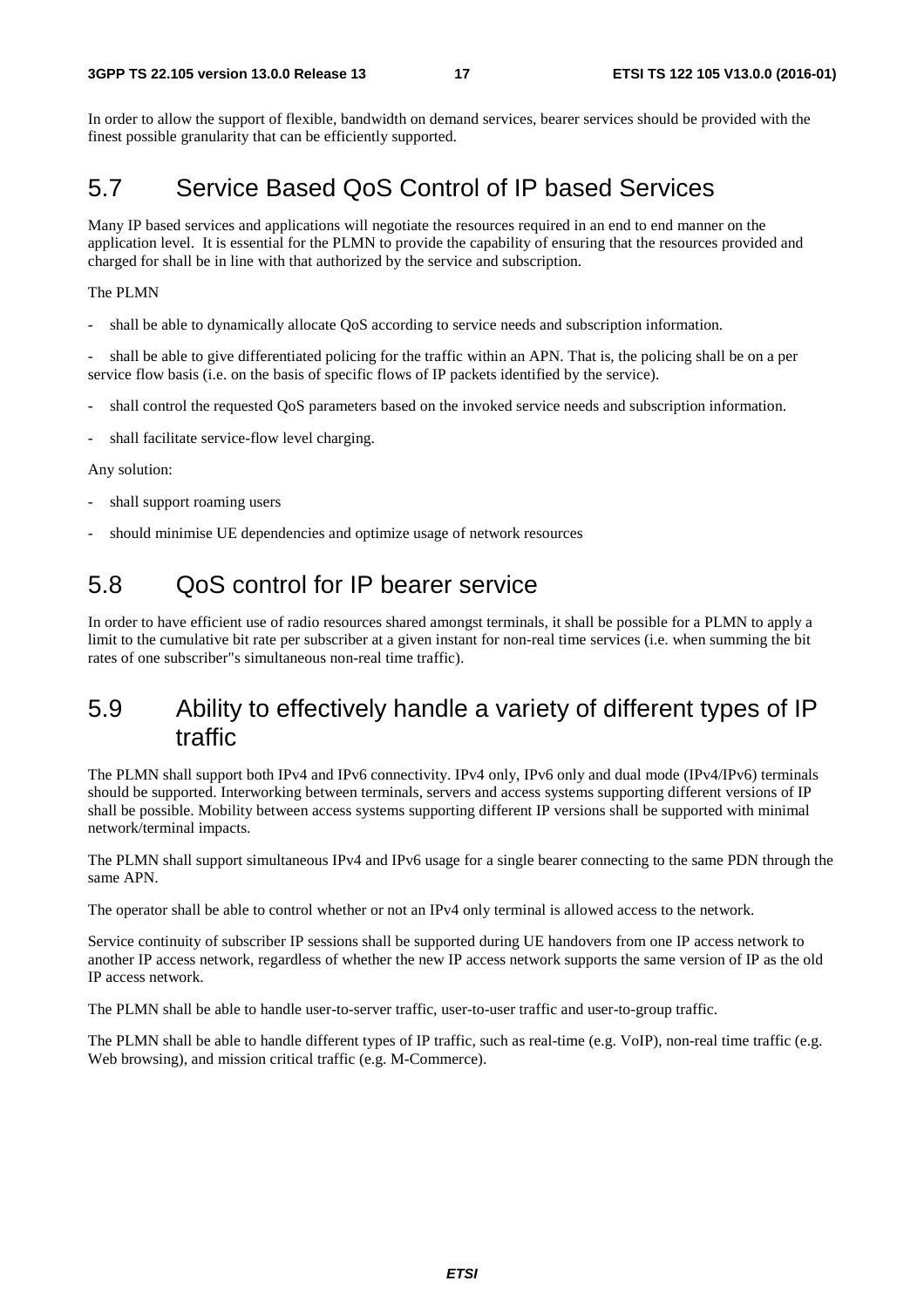

**Figure 1: Traffic models of omnipresent services** 

### 5.10 IP address support

The PLMN shall have the ability to support both private and public IPv4 and IPv6 addresses. User device IP addresses should normally be allocated dynamically by the network operator and managed without user intervention. For business critical applications, and for firewall configuration simplification purposes, it shall be possible for a user to be allocated a static IP address; the static address shall be assigned by the network operator. Details of an assigned static IP address shall be maintained with the subscriber"s records in the HLR/HSS.

### 6 Teleservices

### 6.1 Definition of teleservices

Teleservices provide the full capabilities for communications by means of terminal equipment, network functions and possibly functions provided by dedicated centres.

### 6.2 Description of teleservices

The basic reference for the description of teleservices is the ITU-T Recommendation F.700 [12]. It provides a generic, network independent, description of multimedia services. The methodology used covers both single media and multimedia services, the single media services being a particular type of multimedia services. Multimedia services are classified into categories with similar functional characteristics. The six categories are multimedia conference services, multimedia conversational services, multimedia distribution services, multimedia retrieval services, multimedia messaging services and multimedia collection services.

The rest of clause 6 describes the teleservices and options that shall be provided.

A teleservice can be viewed as set of upper layer capabilities utilising the lower layer capabilities described by the set of attributes in clause 5.

Multimedia teleservices support the transfer (and in some case retrieval, messaging, distribution) of several types of information (service components). For this reason, there are service attributes (relating to all the components of a teleservice) and service component attributes (relating to only one service component).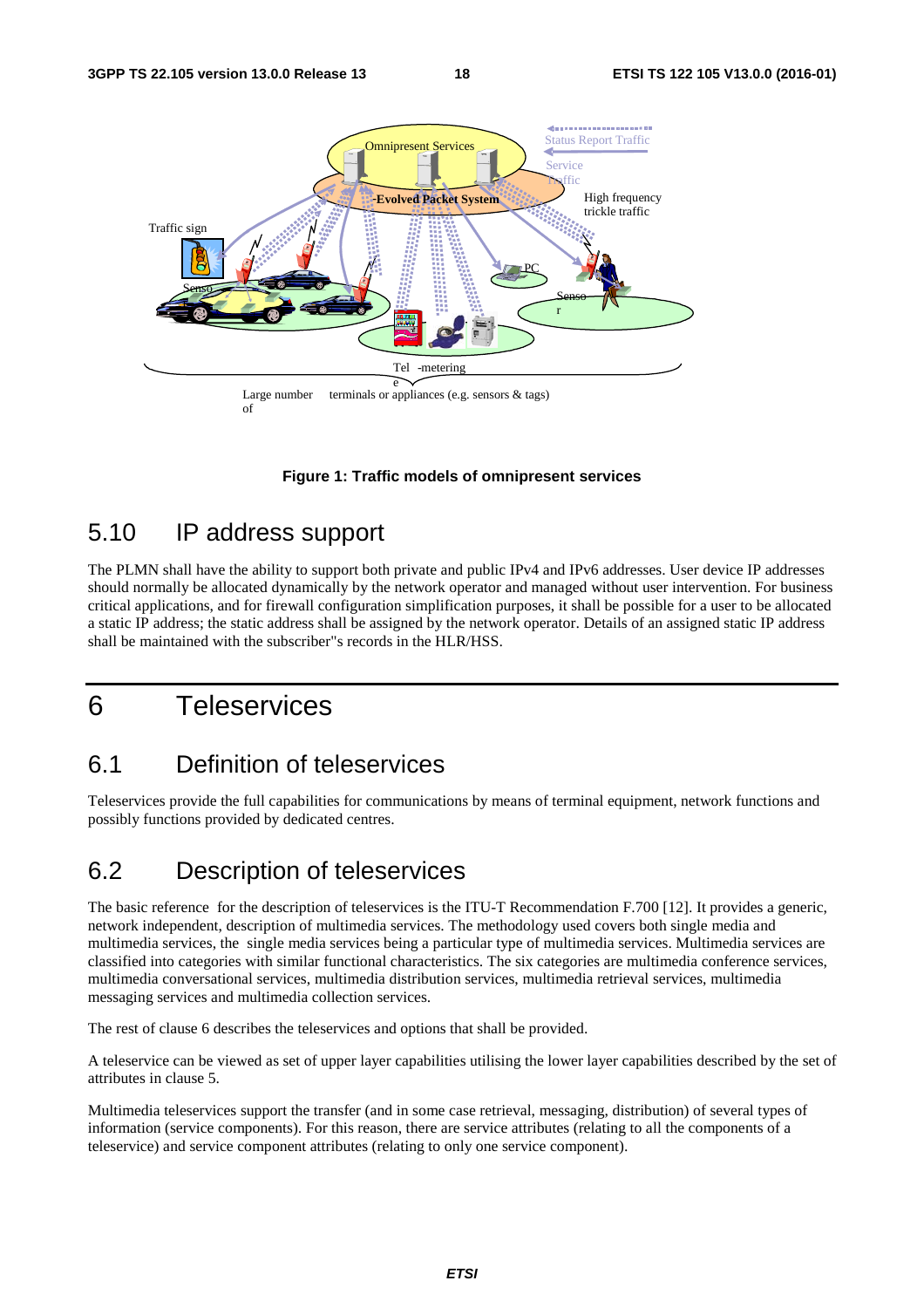Application

### 6.3 Support of teleservices

The realisation of teleservices requires the association of terminal and network capabilities. In the terminals and in the network, both upper layer capabilities and lower layer capabilities are necessary. The term upper layer capabilities is used because it relates to the OSI upper layers. Decoupling between upper layers and lower layers (transfer) is required. Even if this de-coupling may impact radio interface optimisation, it is nevertheless the only way of designing a system that is not outdated;

- Each time the information rate associated with an already supported teleservice is decreased by more efficient source coding techniques.

- Each time a new service is introduced that requires transfer capabilities not used by currently available teleservices.

Taking the example of two application that exchange information through a teleservice, the upper layer capabilities can be located in various places;

In the two terminals if the two applications are connected to a PLMN.



Application

#### **Figure 2: PLMN teleservice**

In the terminal of the application connected to a PLMN and in the upper layer interworking unit that is at the border of the PLMN and the target network if one application is connected to a PLMN and the other one is connected to another type of system. The upper layer interworking unit makes the adaptation between the PLMN and the target network at a service level.



**Figure 3; Teleservice with upper layer interworking** 

In the terminal of the application connected to a PLMN and in the terminal of the application connected to a target network if one application is connected to a PLMN and the other one is connected to another type of system, but only lower layer interconnecting unit is used at the border of the two networks. In this case, the interconnecting unit makes the adaptation between the PLMN and the target network at the transmission level.

#### *ETSI*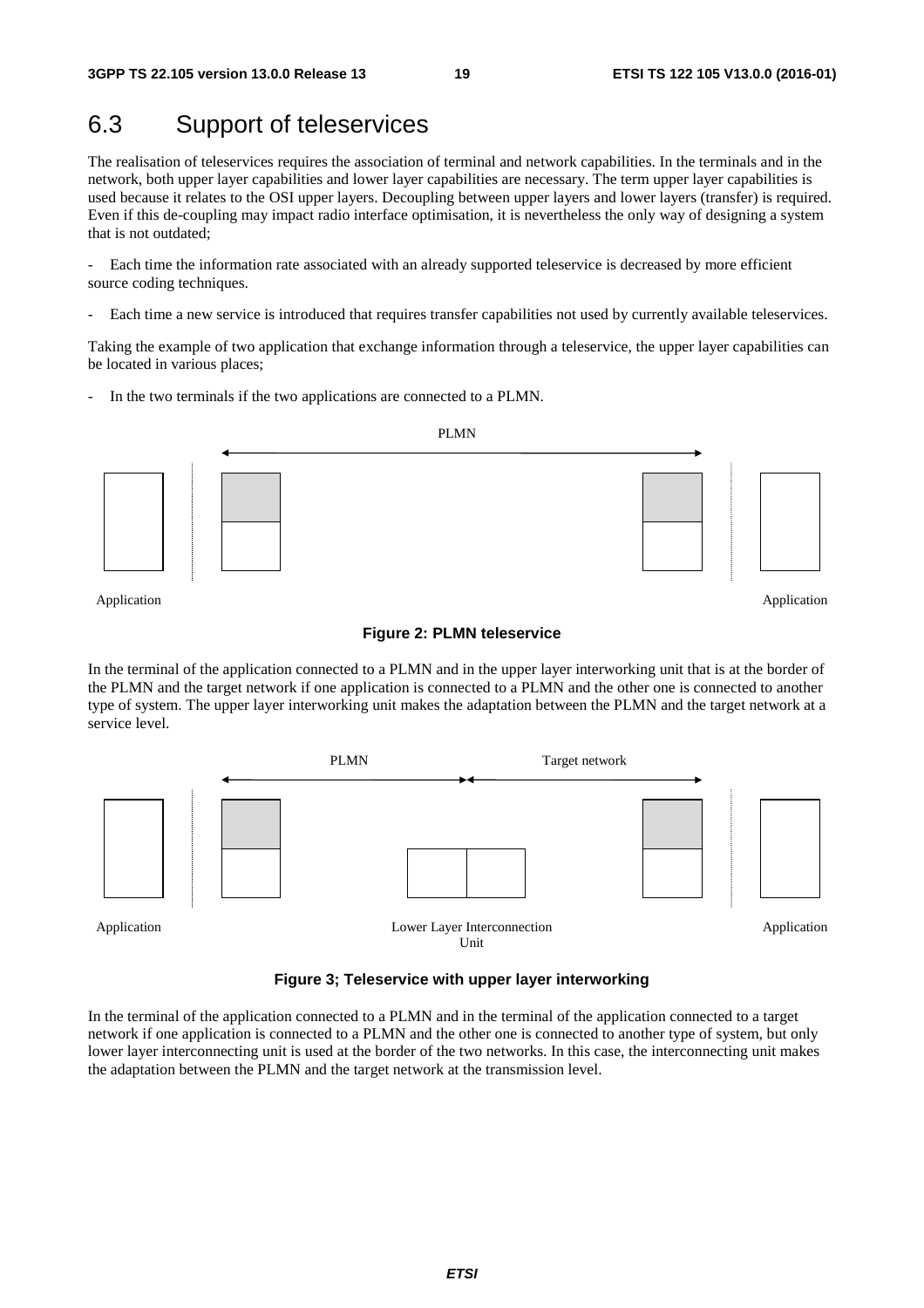

#### **Figure 4; Teleservice with lower layer interworking**

### 6.4 Existing Teleservices supported by PLMN

The subset of standardised teleservices shall be supported for interworking with teleservices provided on other networks. The means to support the following set of teleservices will be standardised:

- Speech;
- Emergency call;
- Short message service;

3GPP TS 22.003 [3] describes the circuit teleservices.

### 6.4.1 Speech

The speech service as defined in international standards should be supported. The international reference for the speech is ITU-T Recommendation E.105 [17]. Networks should contain interworking units which allow calls to be received from or destined to users of existing networks like PSTN or ISDN. This will include interworking units for generation of DTMF or other tones (the entire DTMF tone set would at minimum be available) and detection of DTMF tones.

A default speech codec shall be specified to provide speech service. The selected speech codec shall be capable of operating with minimum discernible loss of speech on handover between the GERAN and UTRAN.

### 6.4.2 Emergency Call

This service will use a speech component and may additionally include a data component. There are however compared to telephony reduced authentication requirements and a requirement for specific routing. Additionally Emergency Calls may have higher priority than normal calls. See 3GPP TS 22.101[9] for further details.

### 6.4.3 Short Message Service - Point to Point (SMS-PP)

A short message service point to point shall be supported. The short message service shall be provided seamlessly (as far as the user or the users terminal equipment is concerned) across the UTRAN and GERAN. A UE may, and the network shall, support the transport of SMS over WLAN and other IP Connectivity Access Networks (IP-CANs).

When short message services are transported over a generic IP-CAN:

appropriate security mechanisms shall be supported;

users registered from an SMS-capable UE will receive the SMS service over a generic IP-CAN while maintaining the format and functionality of SMS messages;

- the UE shall indicate its ability to send/receive SMS messages at registration;
- existing services that use SMS functionality shall not be degraded;
- the user experience shall be the same as across UTRAN and GERAN access.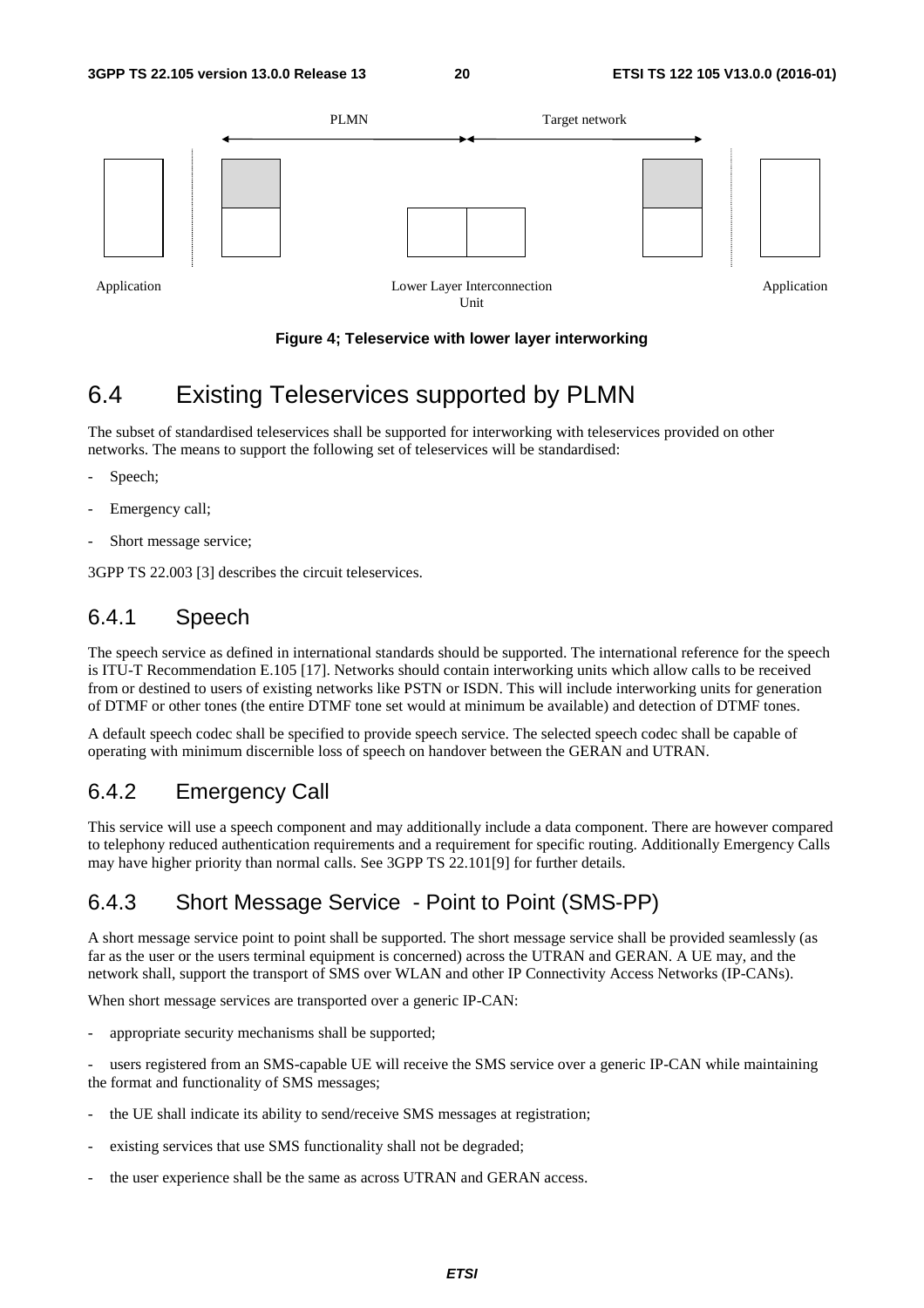Users registered from a UE capable of using another messaging service such as Immediate Messaging but not registered to receive the SMS service over a generic IP-CAN, will receive the SMS service using the other messaging service when service-level interworking is provided and if operator policy allows it. In case operator policy does not allow service-level interworking, then the message may be transported over CS or PS.

NOTE: The requirements for SMS-Immediate Messaging service-level interworking are defined in the 3GPP TS 22.340 [16].

When the sender"s identity is verified by the network operator, it shall be possible to convey this information as well as the verified identity of the sender (e.g. sender name), together with the SMS message, to the recipient.

#### 6.4.4 Short Message Service - Cell Broadcast (SMS-CB)

A short message service cell broadcast shall be provided seamlessly (as far as the user or the users terminal equipment is concerned) across the UTRAN and GERAN.

### 6.5 Internet Access

3GPP specifications shall provide the means to interwork with external data networks. This interworking shall satisfy, within the constraints introduced by the mobile radio environment, the QoS requirements of the interworked-with network. The Internet is seen as the most important interworked-with network, therefore the specification of an optimised access to Internet will be part of the 3GPP specifications. The most important benefits achieved by the definition of Internet Access would be:

- Optimised transmission of IP traffic over the radio interface to minimise the amount of information transmitted.
- Optimised usage of encryption protocols/algorithms over the radio interface.
- Inter-operation of QoS mechanisms.

For the purposes of optimised access to Internet one or more of the generic bearers will be used. The QoS mechanisms defined for packet access mode will be harmonised with those defined for Internet (e.g. Differentiated Services).

## 7 Supplementary Services

Supplementary services are used to complement and personalise the usage of basic telecommunication services (bearer services and teleservices). The capabilities standardised shall enable all the supplementary services specified in 3GPP TS 22.004 [4] to be provided.

## 8 Service Capability features

**Services Capability Features** are open, technology independent building blocks accessible via a standardised application interface. This interface shall be applicable for a number of different business and applications domains (including besides the telecommunication network operators also service provider, third party service providers acting as HE-VASPs, etc.).

All of these businesses have different requirements, ranging from simple telephony and call routing, virtual private networks, fully interactive multimedia to using UE based applications.

The service capability features shall enable applications to make use of the service capabilities (e.g. CAMEL, MExE, etc) of the underlying network in an open and secure way.

Application/Clients access the service capability features via the standardised application interface. This means that a single service capability feature is accessible and visible to application/clients via the method/operation invocations in the interface.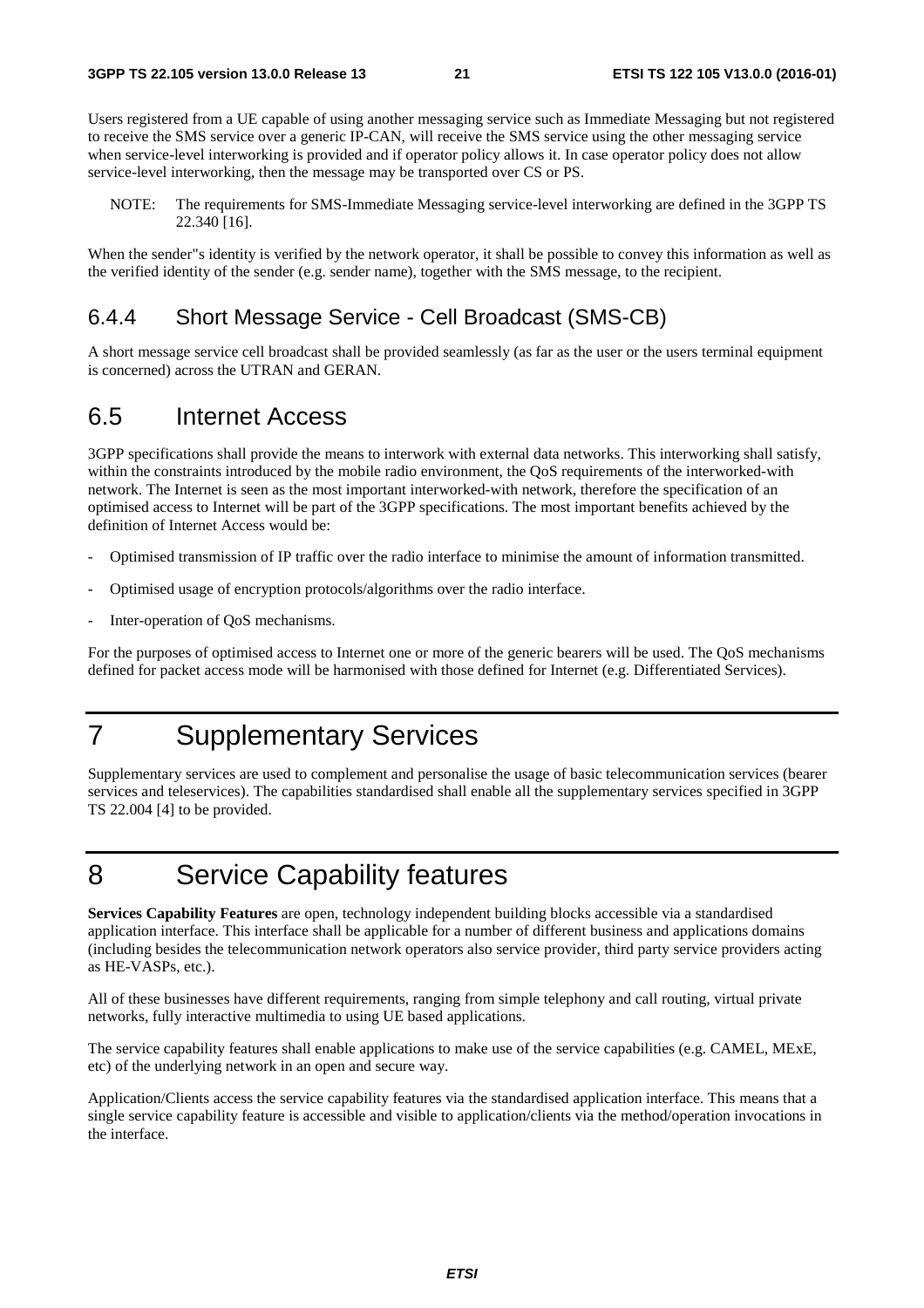Two different types of service capability features can be distinguished:

**- Framework service capability features**: these shall provide commonly used utilities, necessary for the nonframework service capability features to be accessible, secure, resilient and manageable.

**- Non-Framework service capability features**: these shall enable the applications to make use of the functionality of the underlying network capabilities (e.g. User Location service capability features).

For further information see OMA Parlay Service Access Requirements [15].

### 8.1 Framework service capability features

Framework service capability features will be used e.g. for authentication, registration, notification, etc. and provide functionality that is independent of any particular type of service. Other commonly used service capability features may be added later.

Examples of Framework Service Capability features are (OMA Parlay Service Access Requirements [15]):

- Authentication
- User-Network Authentication
- Application-Network Authentication
- User-Application Authentication
- **Authorisation**
- Application-Network Authorisation
- User-Application Authorisation
- Registration
- Discovery
- Notification.

### 8.2 Non-Framework service capability features

The Non-Framework service capability features represent the total collection of service capability features that are not included in the Framework. These non-framework service capability features enable the application to make use of the functionality provided by the network and service capabilities.

Service capability features shall be defined as much as possible in a generic way to hide the network specific implementation. To achieve this, it is necessary to identify the functionality that is provided by more than one service capabilities. For example, User Location can be produced in several underlying ways. This functionality can be captured once when defined the service capability features in a generic way. It is important that the generic part becomes as large as possible.

When applications use the generic service capability features, these applications become independent of (portable over) underlying service capabilities. Applications shall however still be able to request service capability features specific to a service capability (e.g. Call Setup from CAMEL). This will increase dependency of the used service capability.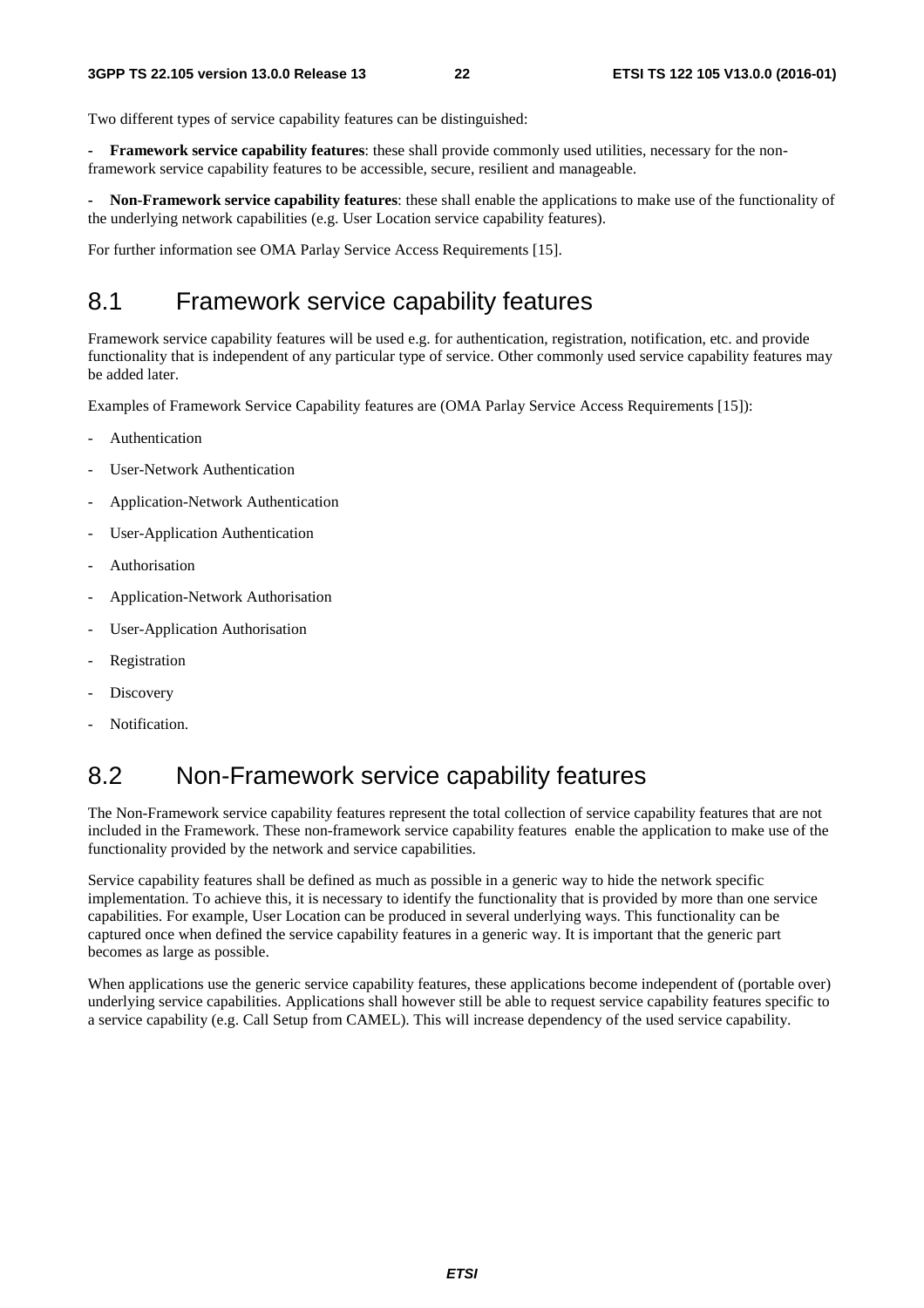Examples of Non-Framework service capability features are (OMA Parlay Service Access Requirements [15]):

- Session Control
- Security/Privacy
- Address Translation
- Location

 The precision of the location shall be network design dependent, i.e. an operator choice. This precision may vary from one part of a network to another. It may be chosen to be as low as hundreds of meters in some place and as accurate as 5 meters in other place. It is required that a minimum precision of around 50 meters can be achieved in all types of terrestrial radio environment. Technical issues may constrain the precision to be mobile state dependent as well (mobile idle / mobile in communication). Several design optional features (e.g. size of the cell, adaptive antenna technique, path loss estimation technique...) shall allow the network operator to reach cost effectively the target precision.

Because there may be very different uses of the location information;

- It shall be possible to make the information available to the user, HE/SN and value added service providers. The user shall be able to restrict access to the location information (permanently or on a per call basis). The restriction can be overridden by the network operator when appropriate (e.g. emergency calls).
- It shall be possible to set the delay to get the location information (the situation is quite different whether the information is needed for call routing or if it is needed by a user application).
- It shall be possible to select the frequency of the location information update.
- to identify and report when the user"s terminal enters or leaves a specified geographic area.
- It shall be possible to specify the area as a circular zone (centre and radius) to a resolution that will be limited by the accuracy capability of the part of the serving network where the user is registered.
- User Status
- Terminal Capabilities
- **Messaging**
- Data Download
- User Profile Management
- Charging

## 9 Standardised Protocols and Capabilities

This clause introduces a list of standardised protocols and capabilities that shall be supported for the control and creation of services. The access protocols and the execution environment described below are essential.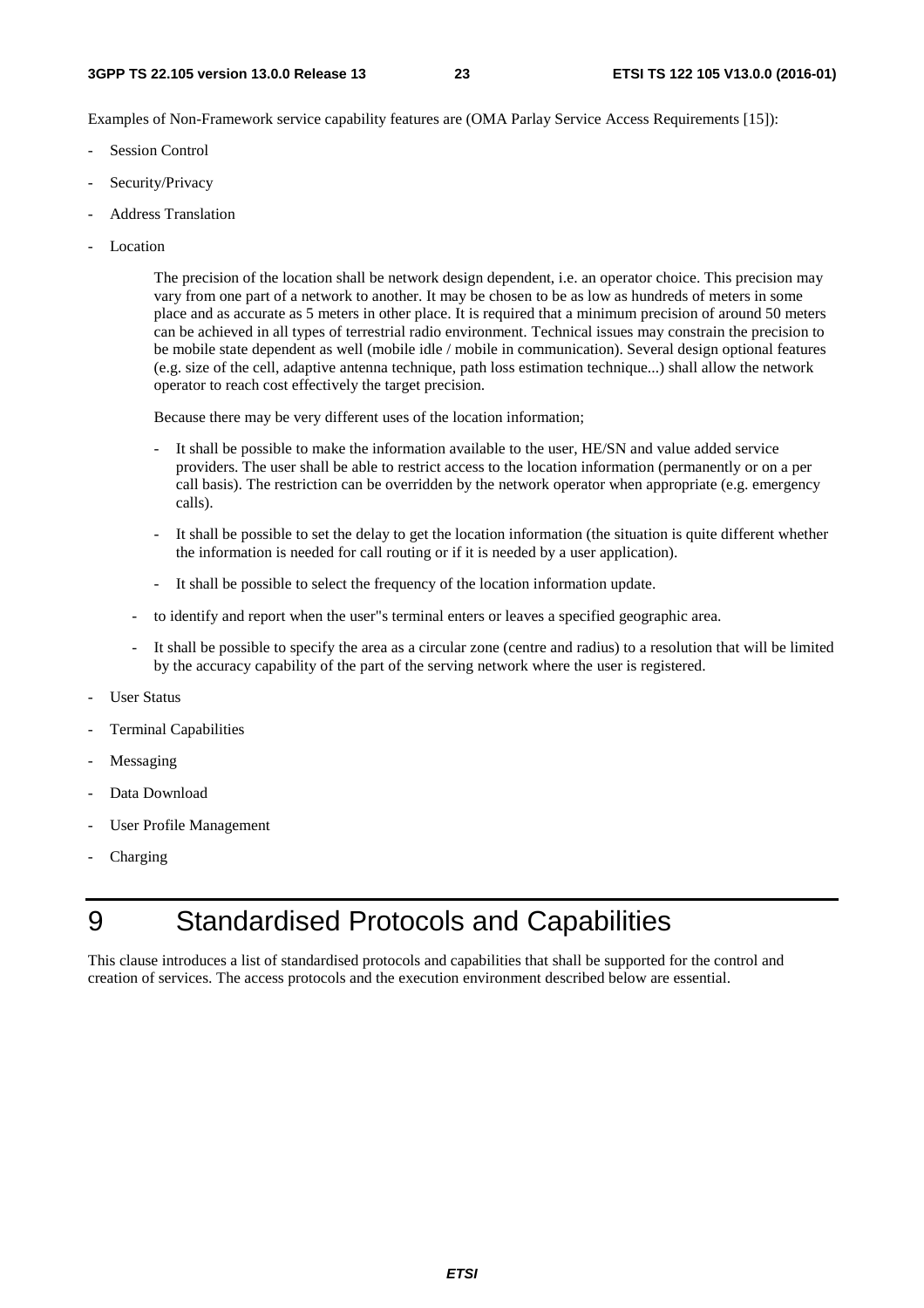### 9.1 Access protocols

The access protocols shall allow the support of multimedia services. These services are characterised by the ability to dynamically change the number of participants and the number of connections during a call. The characteristics of the connections (confer the list of attributes used to describe a connection) may differ from one connection to another. They are negotiated during call set-up. They may be independently and dynamically re-negotiated on application (the telecommunication requirements of the application changes) or network initiative (change of network load conditions, during a handover procedure) during the call.

The application may require synchronisation between some of the connections. Later, this synchronisation shall not be lost during handover procedures.

Whenever a call is terminated in other types of networks, the negotiation shall take into account the limitations of these networks. Interworking shall be possible with PLMN, PSTN, ISDN and Internet networks. The access protocols shall allow a user equipment to have several calls active simultaneously.

### 9.2 Execution Environment

The execution environment is a set of standardised capabilities that shall allow the support of HE/SN specific services (i.e. both applications, teleservices and supplementary services). The execution environment shall be distributed between the IC card, terminal and network nodes. The terminal and the serving network capabilities shall be the only limiting factor for the support of the services designed to run on the execution environment. The execution environment is composed of the following building blocks;

A standardised content description language for support of HE/SN specific user interfaces (both for information output and user input). This is intended only for platforms which are terminals.

- A standardised procedural language for support of HE/SN specific scripts. This language shall be common to all types of platforms. The scripts could be used for e.g. improving the user interface, adding new features to the terminal like the latest version of a codec, controlling the execution of a service.

- Standardised application programming interfaces for opening platform resources and capabilities to the scripts written with the standardised procedural language. These interfaces would be platform type dependent. The interfaces shall include primitives for accessing to the basic control functions, as illustrated on the figures 5 and 6 below.



**Figure 5: Execution Environment in the User Equipment**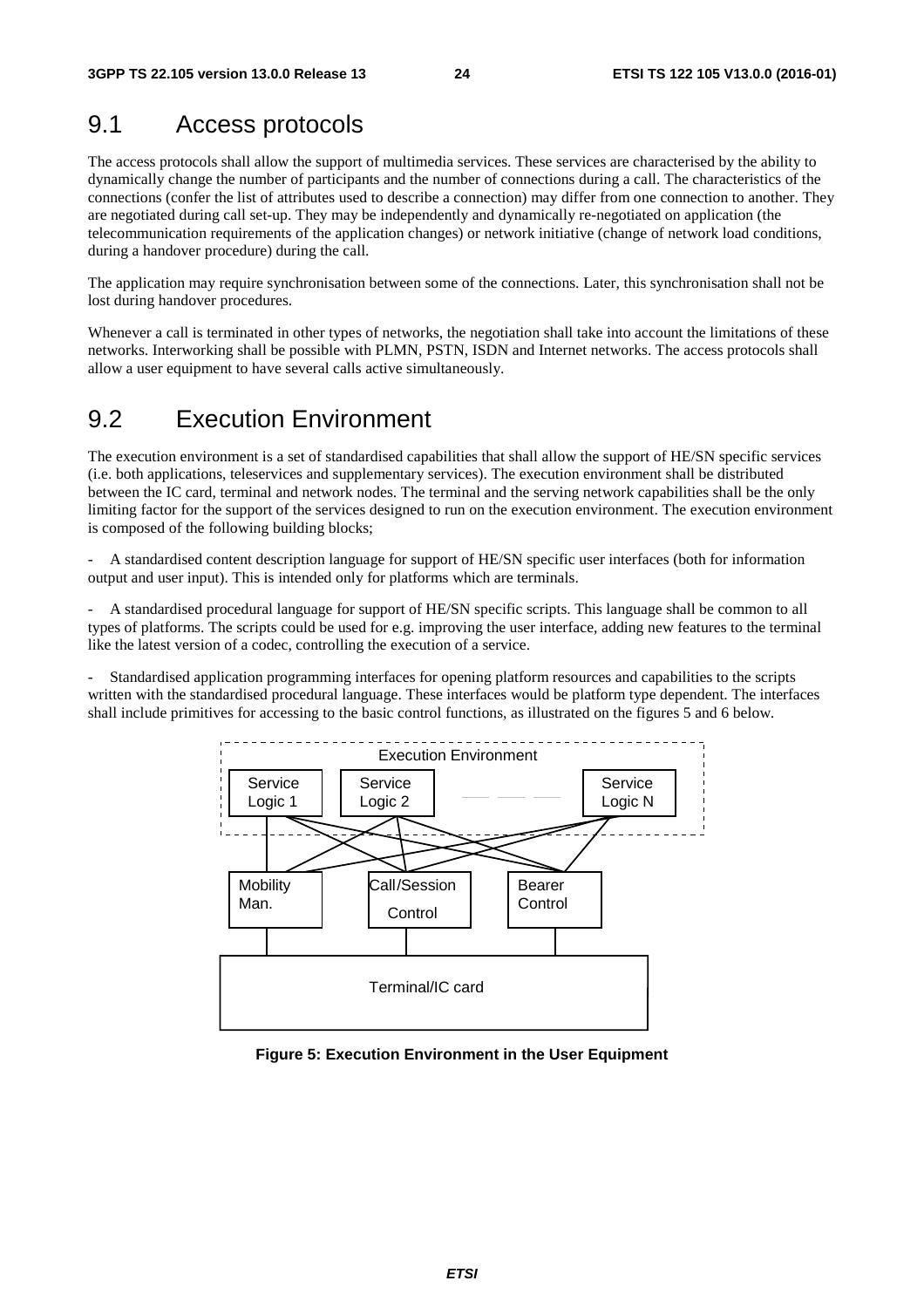

**Figure 6: Execution Environment in the Network** 

- Call states, messages, information elements, values of information elements shall serve as triggers for subsequent interaction with service logic. The list of triggers shall incorporate those provided by CAMEL, SIM Toolkit, MExE.

Means to turn triggers on and off, and associate them with service logic will be standardised.

- A standardised certification scheme and security model with several levels of trusts in order to control the scripts access rights to the platform resources and capabilities. This would be used to allow e.g. the SP and the HE only to access to SIM/USIM data.

- Standardised protocols for allowing the download of content description pages and scripts in the platform.

## 10 Access dependent services and features

This section describes the features that will be dependent on the mode of radio access.

In general different access networks provide different capabilities with different QoS.

- Multicall, as specified in 3GPP TS 22.135 [11], is supported only via UTRAN.
- Packet switched traffic using GPRS over GERAN will have a maximum rate in the order of 384kb/sec.
- Packet switched traffic using UTRAN will have a maximum rate in the order of 2Mb/sec.

Packet switched traffic using HSDPA provides very high speed downlink packet access over the air interface supporting streaming, interactive and background packet data services etc. HSDPA will support packet data services in urban environments and indoor environments. However HSDPA service support is not be limited to these environments. HSDPA will be optimised at speeds typical of urban environments but shall apply at other speeds also. Full mobility will be supported, i.e., mobility should be supported for high-speed cases also, but optimisation should be for low-speed to medium-speed scenarios.

- ASCI teleservices, 3GPP TS 22.003 [3] are only available in GERAN A/Gb mode of operation.
- SoLSA feature is only available in GERAN A/Gb mode of operation.
- The accuracy of the determination of location may differ between the various access technologies.

- At GERAN reception of CBS messages for a UE is not supported if it is connected in the CS domain or in the PS domain when data is currently transmitted.

Transparent (T) mode of facsimile , as specified in 3GPP TS 22.003 [3], is only supported by GERAN A/Gb mode of operation.

Non-transparent (NT) mode of facsimile, as specified in 3GPP TS 22.003 [3], is only supported by UTRAN.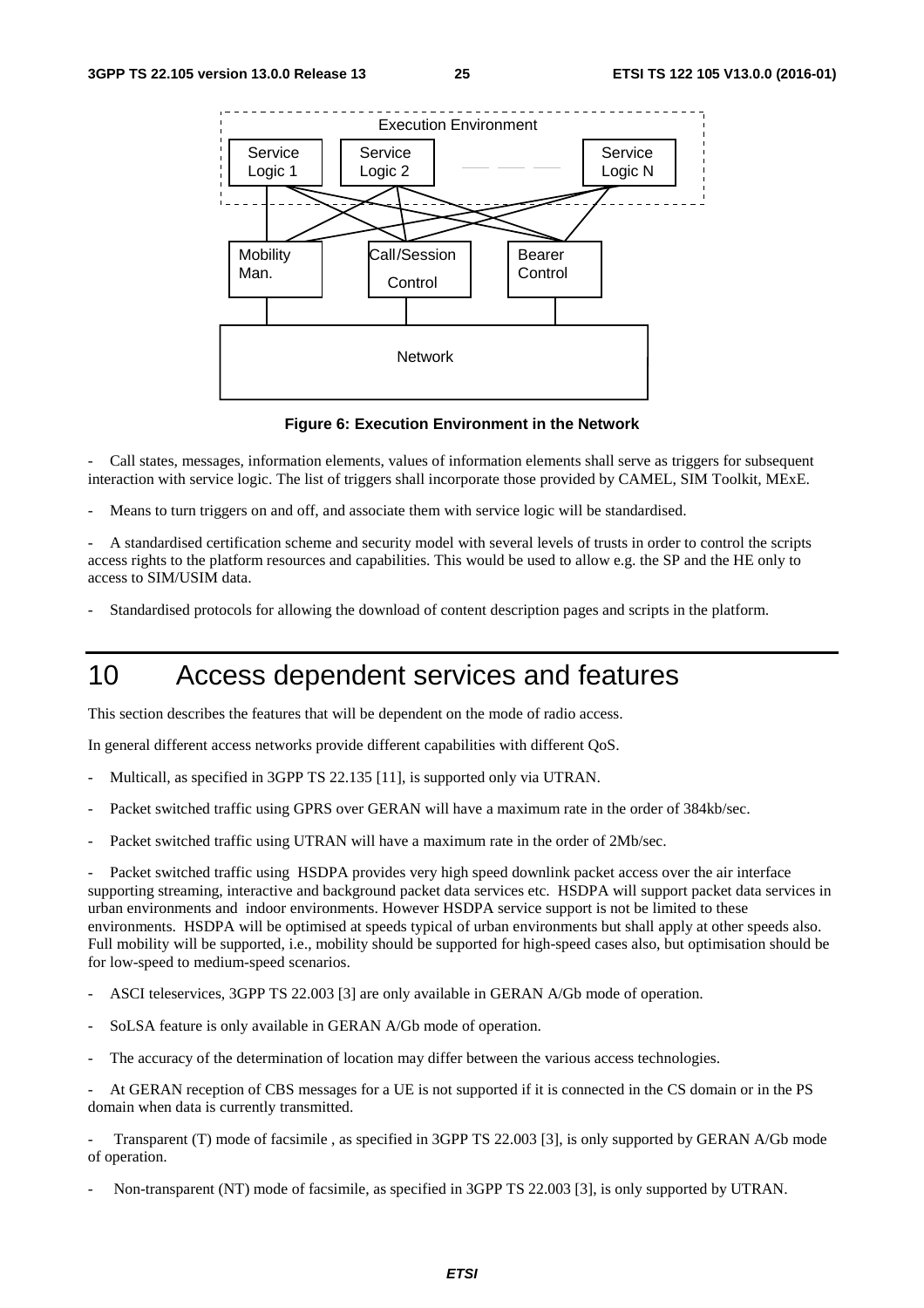There are some differences at data rates and interworking scenarios between GERAN and UTRAN support of circuit bearer services . For further details see 3GPP TS 22.002 [2].

## 11 Certificates

Certificates may be used for a global scale authorization infrastructure for various applications and services based on the 3GPP system security architecture. Services may be provided by parties that are not necessarily trusted by the cellular operators nor by cellular subscribers. Therefore technical means to securely deliver and authenticate services from other parties are necessary. For 3GPP, only the certificates issued by operators are relevant. There are two types of such certificates: subscriber certificates are issued to cellular subscribers and operator CA certificates are self-signed or issued to other operators. Issuing subscriber certificates allows operators to offer authorization and accounting of other services. Operator CA certificates obtained via a trusted channel can be used as root certificates.

In addition to these certificates, there are other types of certificates. For example, service provider certificates (provided by service providers), and third party certificates (provided by third parties, e.g. Value Added Service Providers) etc. These certificates are described and standardized by other fora such as IETF PKIX working group and WAP forum.

Authorization of such services may be based on credentials like digital signatures. The service provider and the network operator shall use subscriber certificates to verify these credentials. The UE may also use operator CA certificates and other certificates to verify the credentials supplied by service providers and third parties. Operator-issued certificates in 3GPP must be such that they are compatible with other systems that allow the storage, selection, and use of certificates (e.g., WAP, LCS).

Example usage scenarios of the subscriber certificate feature are payment via subscriber phone bill and location information offered by the operator to other service providers. It should be noted that the service using this feature may be outside of scope of 3GPP or implemented using existing 3GPP toolkits.

The 3GPP system shall provide support for issuing certificates to the UE over the authenticated network connection. This feature shall be based on existing 3GPP system security principles and mechanisms as far as possible. The certificate management procedures must be authenticated and integrity-protected. It shall be possible to issue certificates for service usage both in the home and visited networks. It should be possible for the home operator to exercise control over service usage in the visited network.

For further information on certificates see TS 33.102[13].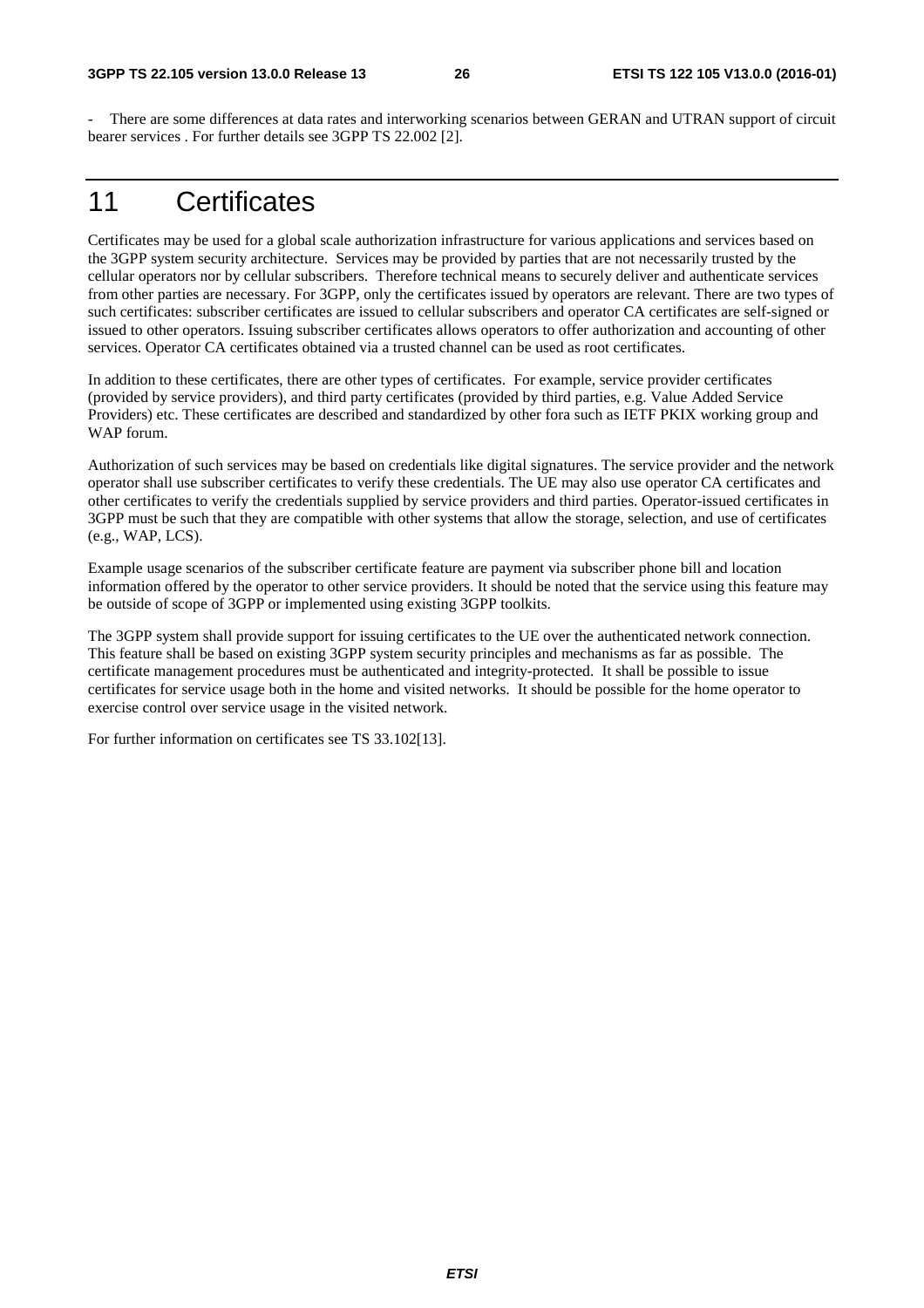## Annex A (informative): Examples of services built from service capabilities features

#### **Call Barring**

In standard GSM, the Call Barring services allow to prevent outgoing calls to certain sets of destinations, based on the number dialled and whether the user is roaming. It is proposed that this service allows to block outgoing calls based on a wider range of parameters which could include factors such as the time of day, day of week, location, type of call requested, cost of the service and/or destination. This would allow to develop Call Barring services tailored to business and personal markets to avoid abuse.

This service is invoked during the initial outgoing call set-up procedure and allow the call to be blocked prior to incurring any charges. This Service can be applied to any teleservice for both connection-oriented and connectionlessoriented services.

#### **Call Filtering/Forwarding**

In standard GSM, there is no call filtering service. All calls are presented to the user unless a call forwarding service is used to re-direct calls; there is no different call handling depending on the incoming call parameters (although differentiation on call type (voice/data) is possible).

The call filtering service allows the control of whether incoming calls are accepted, forwarded or terminated. The parameters which can be used to determine the final destination of a call may include the caller ID (CLI), original number dialled, time of day, current user location/network, user profile settings and current state of the terminal.

This service shall be two-stage; immediate call filtering (handled regardless of whether the terminal is online or not) and late call filtering (handled only if the terminal is online). It shall be possible to create and operate new call filtering services which can access any of the key parameters to handle calls in this way.

#### **Hold**

This service allows an established call to be maintained, whilst suspending use of the bearer from the incoming access point of the network. This saves on both air interface and network traffic resources when a call is temporarily suspended. The incoming access point in the network means either the originating terminal, or interworking point with another network.

#### **Transfer**

This service allows either an established or held call to be redirected to another destination. This may either be used by setting up a new call to the destination first, or simply redirecting the existing call to the new destination. It shall be possible to revert such a call back to the diverting terminal at any time before it is accepted (answered) by the new destination. The system shall ensure that an optimal traffic route is used after the call has been answered by its new (final) destination.

#### **Call-back When Free**

This service can be invoked where a call (or a connectionless message) cannot be delivered to its destination because it is in use. The system shall inform the requesting entity when the destination is next able to accept the call, allowing a new call to be originated. This allows existing GSM services, such as Call-back When Free to be implemented. Where multiple requests are outstanding for a terminal which becomes available, the system shall determine in which order the requests are handled, probably in a serial manner. Ideally, it shall be possible to create the service logic which determines the order used from a range of accessible parameters.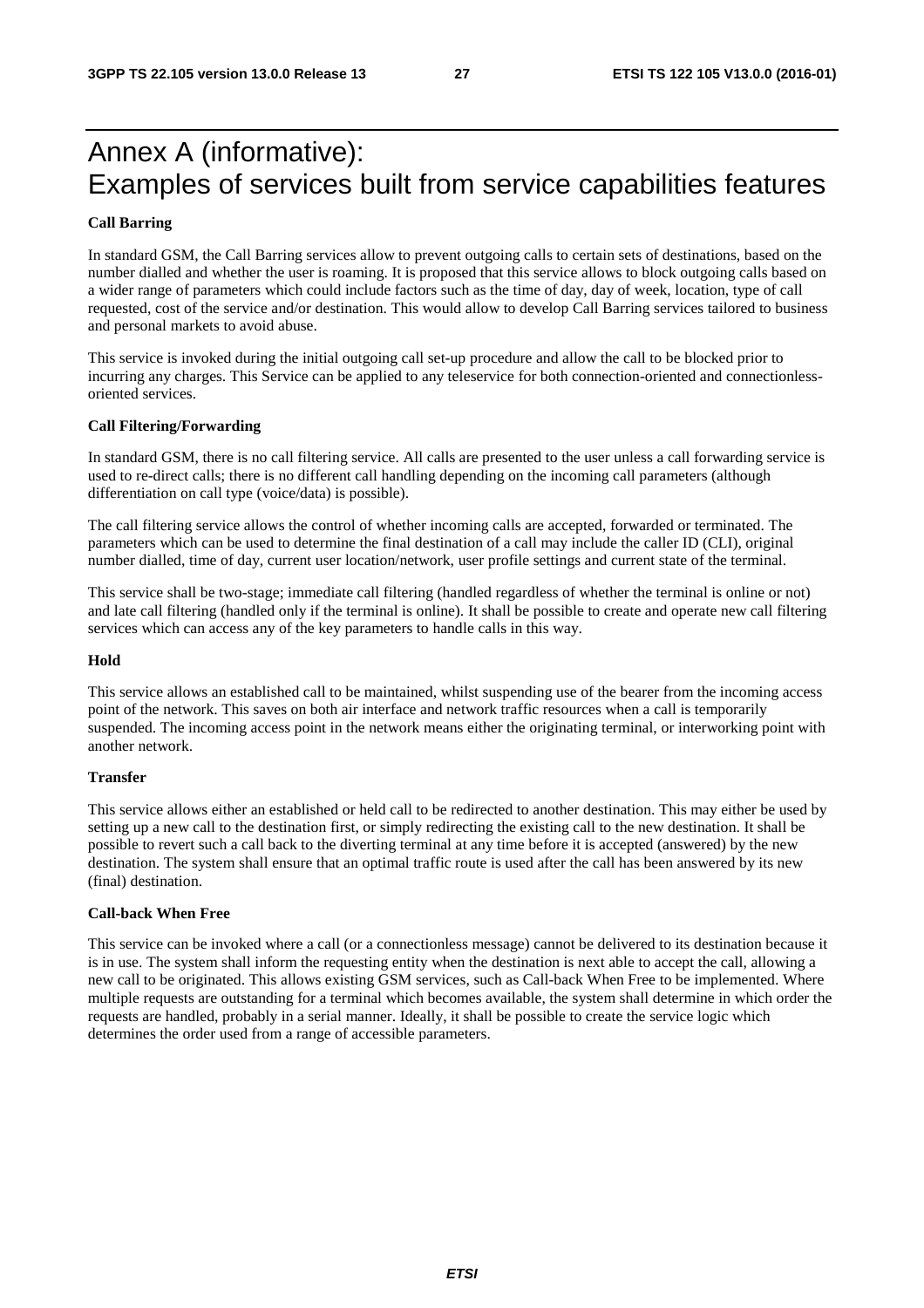## Annex B (informative): Description and analysis of communication schemes

This annex gives a high level classification and description of communications requirements from end users and applications.

## B.1 Communication schemes

The requirements on bearer services are based on an analysis of user and application needs. Four end-user groups are identified according to four distinctly different communication schemes; Conversational - real time, Interactive services, Streaming services and Background services.

## B.2 QoS related performance requirements for example end user applications

A typical user is not concerned with how a particular service is provided. However, the user is interested in comparing one service with another in terms of universal, user-oriented performance parameters which apply to any end-to-end service. From a user's perspective, performance should be expressed by parameters which:

- Focus on user-perceivable effects, rather than their causes within the network
- Are independent of the networks internal design

Take into account all aspects of the service from the user's point of view which can be objectively measured at the service access point

Can be assured to a user by the service providers $(s)$ 

With these considerations in mind, this section examines the requirements of typical end user applications that can be expected.

### B.2.1 Performance requirements for conversational real-time

The most well known use of this scheme is telephony speech (e.g. GSM), but with Internet and multimedia a number of new applications will require this scheme, for example voice over IP and video conferencing tools. Real time conversation is always performed between peers (or groups) of live (human) end-users. This is the only scheme where the required characteristics are strictly given by human perception (the senses). Therefore this scheme raises the strongest and most stringent QoS requirements.

The real time conversation scheme is characterised by that the transfer time shall be low because of the conversational nature of the scheme and at the same time that the time relation (variation) between information entities of the stream shall be preserved in the same way as for real time streams. The maximum transfer delay is given by the human perception of video and audio conversation. Therefore the limit for acceptable transfer delay is very strict, as failure to provide low enough transfer delay will result in unacceptable lack of quality. The transfer delay requirement is therefore both significantly lower and more stringent than the round trip delay of the interactive traffic case.

Real time conversation - fundamental characteristics for QoS:

- preserve time relation (variation) between information entities of the stream
- conversational pattern (stringent and low delay)

The resulting overall requirement for this communication scheme is to support conversational real time services with low transfer delay as given by the human perception. (There are less hard requirements on packet loss ratio.)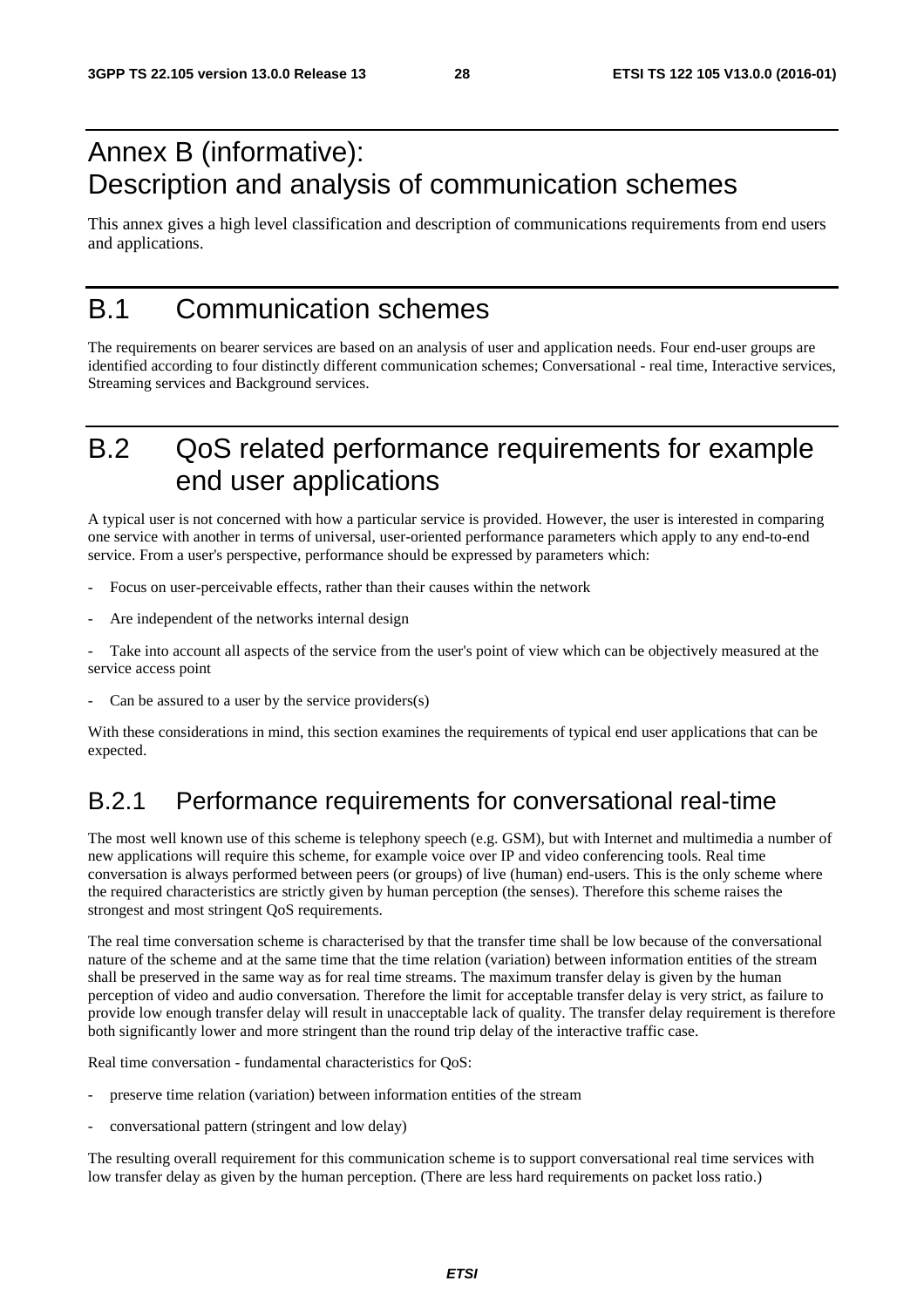A real-time streaming application is one that delivers time-based information in real-time, where time-based information is user data that has an intrinsic time component. Video, audio and animation are examples of time-based information, in that they consist of a continuous sequence of data blocks that shall be presented to the user in the right sequence at pre-determined instants.

#### **Conversational voice**

Audio transfer delay requirements depends on the level of interactivity of the end users. To preclude difficulties related to the dynamics of voice communications, ITU-T Recommendation G.114 [19] recommends the following general limits for one-way transmission time (assuming echo control already taken care of):

- 0 to 150 ms preferred range [<30ms, user does not notice any delay at all, <100ms, user does not notice delay if echo cancellation is provided and there are no distortions on the link]
- 150 to 400 ms acceptable range (but with increasing degradation)
- above 400 ms unacceptable range

The human ear is highly intolerant of short-term delay variation (jitter) it is therefore paramount that this is reduced as lower level as is practical. A limit as low as 1 msec is suggested as a target.

Requirements for information loss are influenced by the fact that the human ear is tolerant to a certain amount of distortion of a speech signal. It is has been suggested in studies that acceptable performance is typically obtained with frame erasure rates (FER) up to 3 %.

A connection for a conversation normally requires the allocation of symmetrical communication resources, with the average hold time of a call being in the region of 2 minutes.

#### **Videophone**

Videophone implies a full-duplex system, carrying both video and audio and intended for use in a conversational environment. As such, in principle the same delay requirements as for conversational voice will apply, i.e. no echo and minimal effect on conversational dynamics, with the added requirement that the audio and video must be synchronised within certain limits to provide 'lip-synch' (i.e. synchronisation of the speaker's lips with the words being heard by the end user). In fact, due to the long delays incurred in even the latest video codecs, it will be difficult to meet these requirements.

Once again, the human eye is tolerant to some loss of information, so that some degree of packet loss is acceptable depending on the specific video coder and amount of error protection used. It is expected that the latest video codecs will provide acceptable video quality with frame erasure rates up to about 1%.

#### **Interactive games**

Requirements for interactive games are obviously very dependent on the specific game, but it is clear that demanding applications will require very short delays, and a value of 250 msec is proposed, consistent with demanding interactive applications.

#### **Two-way control telemetry**

Two-way control telemetry is included here as an example of a data service which does require a real-time streaming performance. Clearly, two-way control implies very tight limits on allowable delay and a value of 250 msec is proposed, but a key differentiator from the voice and video services in this category is the zero tolerance for information loss (obvious if you are controlling an important industrial process, for example).

#### **Telnet**

Telnet is included here with a requirement for a short delay in order to provide essentially instantaneous character echoback.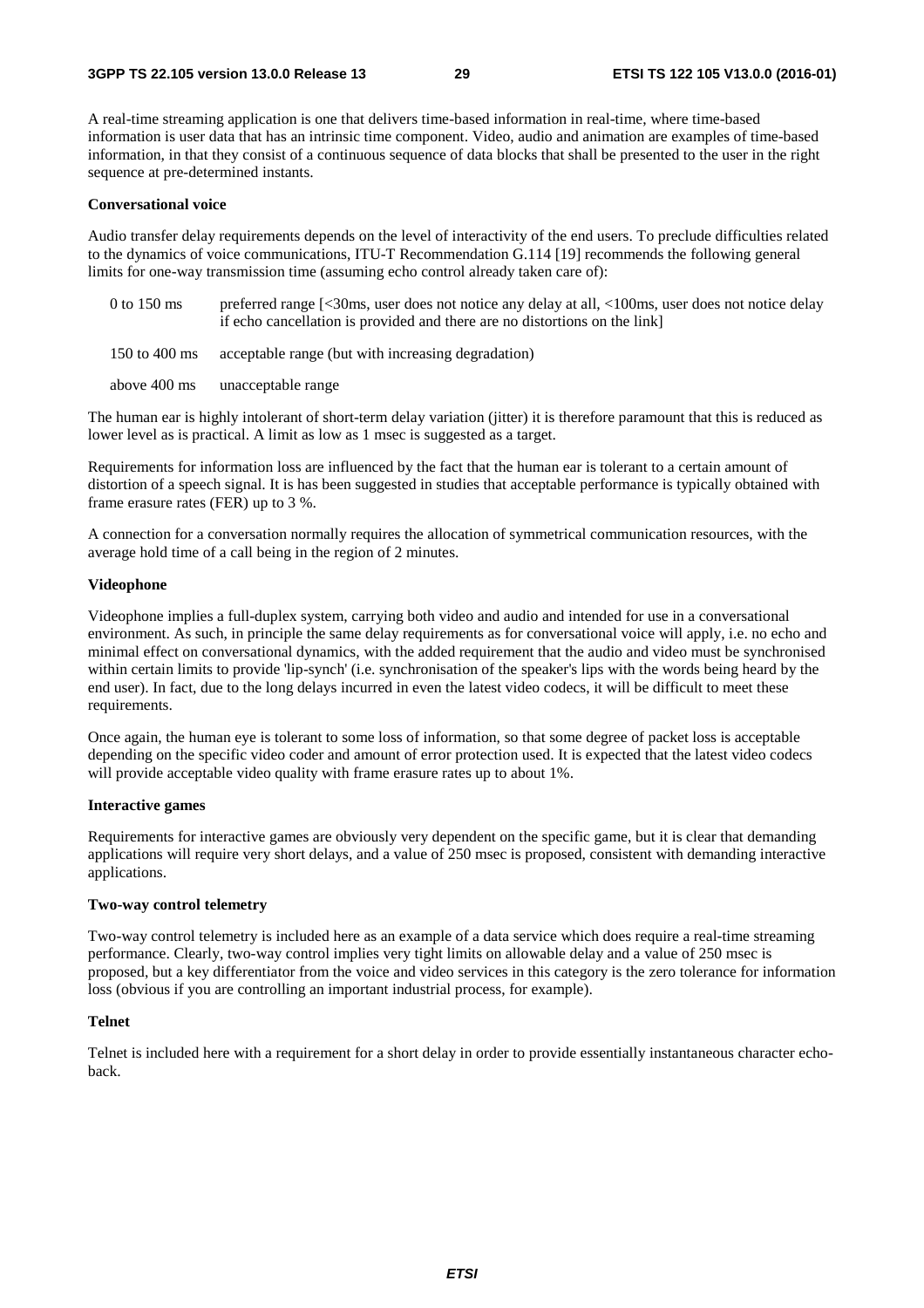### B.2.2 Performance requirements for Interactive Services

When the end-user, that is either a machine or a human, is on line requesting data from remote equipment (e.g. a server), this scheme applies. Examples of human interaction with the remote equipment are: web browsing, data base retrieval, server access. Examples of machines interaction with remote equipment are: polling for measurement records and automatic data base enquiries (tele-machines).

Interactive traffic is the other classical data communication scheme that on an overall level is characterised by the request response pattern of the end-user. At the message destination there is an entity expecting the message (response) within a certain time. Round trip delay time is therefore one of the key attributes. Another characteristic is that the content of the packets must be transparently transferred (with low bit error rate).

Interactive traffic - fundamental characteristics for QoS:

- request response pattern
- preserve payload content

The resulting overall requirement for this communication scheme is to support interactive non-real time services with low round-trip delay.

#### **Voice messaging and dictation**

Requirements for information loss are essentially the same as for conversational voice, but a key difference here is that there is more tolerance for delay since there is no direct conversation involved. The main issue, therefore becomes one of how much delay can be tolerated between the user issuing a command to replay a voice message and the actual start of the audio. There is no precise data on this, but a delay of the order of a few seconds appears reasonable for this application.

#### **Data**

Although there may be some exceptions, as a general rule it is assumed that from a user point of view, a prime requirement for any data transfer application is to guarantee essentially zero loss of information. At the same time, delay variation is not applicable. The different applications therefore tend to distinguish themselves on the basis of the delay which can be tolerated by the end-user from the time the source content is requested until it is presented to the user.

#### **Web-browsing**

In this category we will refer to retrieving and viewing the HTML component of a Web page, other components eg images, audio/video clips are dealt with under their separate categories. From the user point of view, the main performance factor is how fast a page appears after it has been requested. A value of 2-4 seconds per page is proposed, however improvement on these figures to a target figure of 0.5 seconds wound be desirable.

#### **High-priority transaction services (E-commerce)**

The main performance requirement here is to provide a sense of immediacy to the user that the transaction is proceeding smoothly. A value of 2-4 seconds is suggested to be acceptable to most users.

#### **E-mail (server access)**

E-mail is generally thought to be a store and forward service which in principle can tolerate delays of several minutes or even hours. However, it is important to differentiate between communications between the user and the local email server and server to server transfer. When the user communicates with the local mail server, there is an expectation that the mail will be transferred quite rapidly, although not necessarily instantaneously. Consistent with the research findings on delay tolerance for Web-browsing, a requirement of 2-4 seconds is proposed.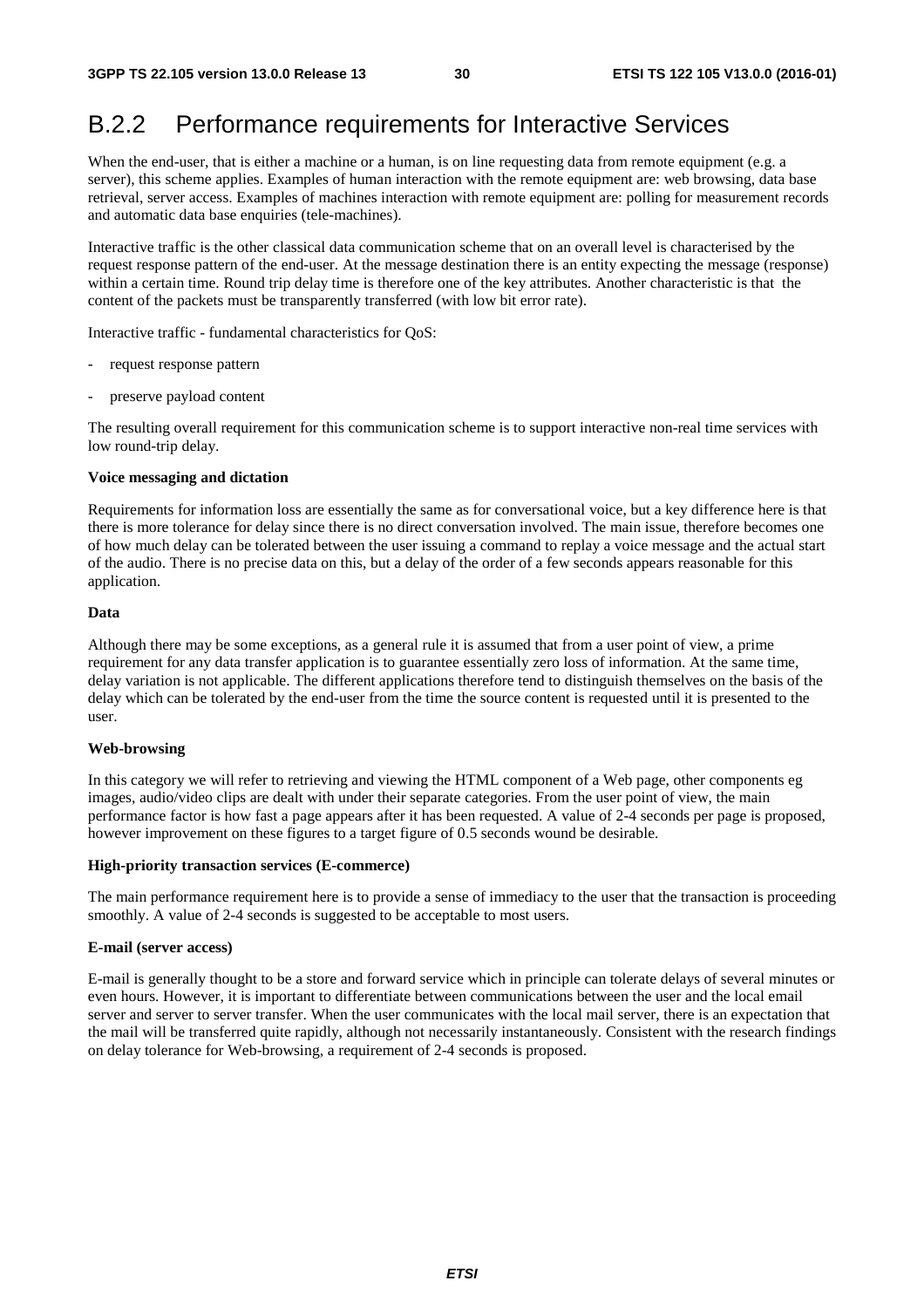### B.2.3 Performance requirements for streaming services

When the user is looking at (listening to) video (audio) the scheme streams applies. The real time data flow is always aiming at a live (human) destination. It is a one way transport.

This scheme is one of the newcomers in data communication, raising a number of new requirements in both telecommunication and data communication systems. First of all it is a mainly unidirectional stream with high continuous utilisation (i.e. having few idle/silent periods.) It is also characterised by that the time relations (variation) between information entities (i.e. samples, packets) within a flow must be preserved, although it does not have any requirements on low transfer delay.

The delay variation of the end-to-end flow must be limited, to preserve the time relation (variation) between information entities of the stream. But as the stream normally is time aligned at the receiving end (in the user equipment), the highest acceptable delay variation over the transmission media is given by the capability of the time alignment function of the application. Acceptable delay variation is thus much greater than the delay variation given by the limits of human perception.

Real time streams - fundamental characteristics for QoS:

- unidirectional continuous stream
- preserve time relation (variation) between information entities of the stream

The resulting overall requirement for this communication scheme is to support streaming real time services having unidirectional data flows with continuous utilisation. (There are less stringent requirements on delay and packet loss ratio, i.e. the ratio of lost or corrupted packets out of all packets sent.)

#### **Audio streaming**

Audio streaming is expected to provide better quality than conventional telephony, and requirements for information loss in terms of packet loss will be correspondingly tighter. However, as with voice messaging, there is no conversational element involved and delay requirements can be relaxed, even more so than for voice-messaging.

#### **One-way video**

The main distinguishing feature of one-way video is that there is no conversational element involved, meaning that the delay requirement will not be so stringent, and can follow that of streaming audio.

#### **Bulk data**

This category includes file transfers, and is clearly influenced by the size of the file. As long as there is an indication that the file transfer is proceeding, it is reasonable to assume some what longer tolerance to delay than for a single Webpage.

#### **Still image**

This category includes a variety of encoding formats, some of which may be tolerant to information loss since they will be viewed by a human eye. However, given that even single bit errors can cause large disturbances in other still image formats, it is argued that this category should in general have zero information loss. However, delay requirements for still image transfer are not stringent, given that the image tends to be built up as it is being received, which provides an indication that data transfer is proceeding.

#### **Telemetry (monitoring)**

Monitoring covers a wide range of applications, but in this category it is taken to apply to relatively low priority activities, e.g. status updating, rather than control.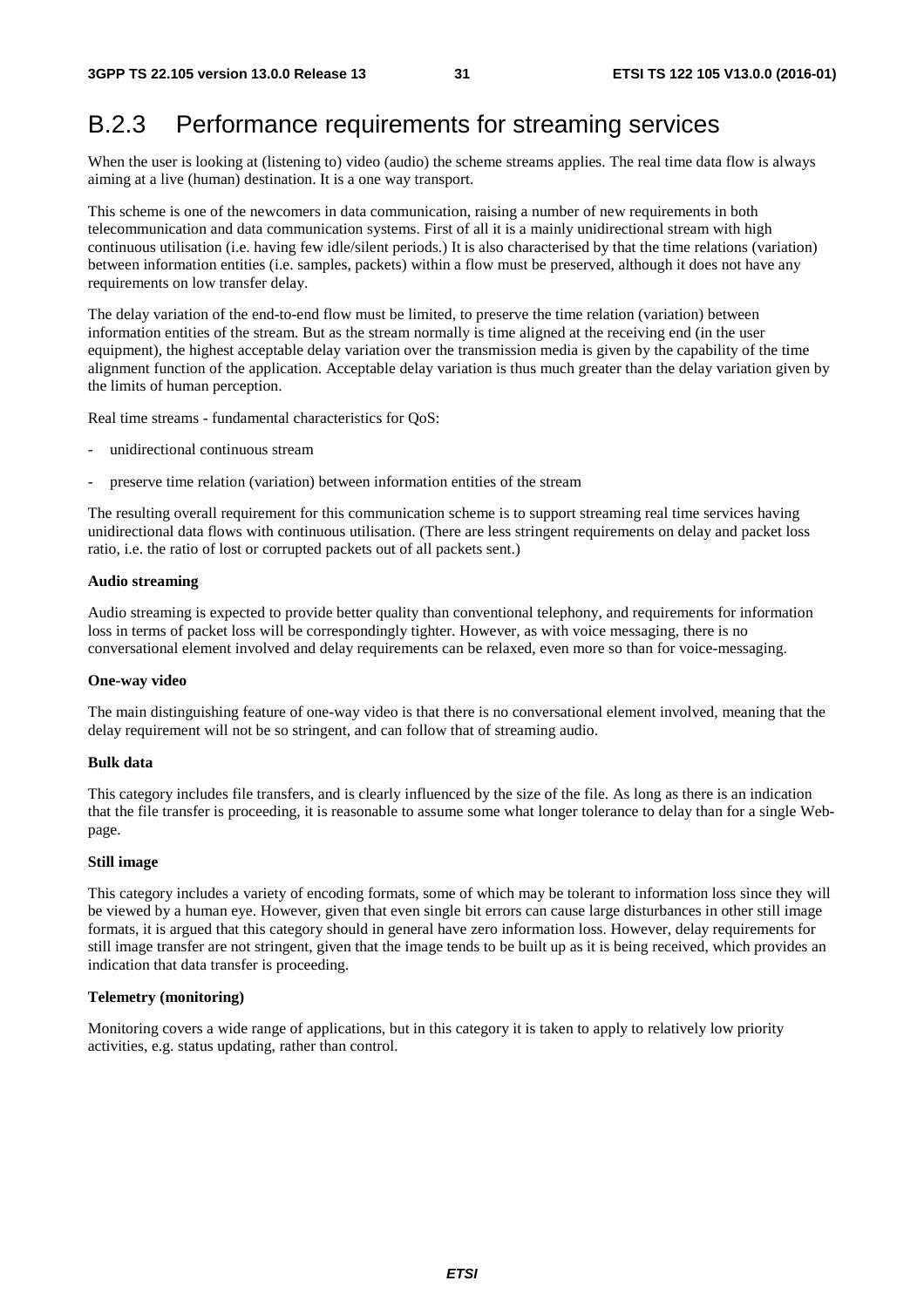### B.2.4 Performance requirements for Background applications

When the end-user, that typically is a computer, sends and receives data-files in the background, this scheme applies. Examples are background delivery of E-mails, SMS, download of databases and reception of measurement records.

Background traffic is one of the classical data communication schemes that on an overall level is characterised by that the destination is not expecting the data within a certain time. The scheme is thus more or less delivery time insensitive. Another characteristic is that the content of the packets must be transparently transferred (with low bit error rate).

Background traffic - fundamental characteristics for QoS:

- the destination is not expecting the data within a certain time
- preserve payload content

The resulting overall requirement for this communication scheme is to support non-real time services without any special requirement on delay.

A background application is one that does not carry delay information. In principle, the only requirement for applications in this category is that information should be delivered to the user essentially error free. However, there is still a delay constraint, since data is effectively useless if it is received too late for any practical purpose.

#### **Fax**

Fax is included in this category since it is not normally intended to be an accompaniment to real-time communication. Nevertheless, there is an expectation in most business scenarios that a fax will be received within about 30 seconds. The information loss requirement is based on established wireline requirements for a Group 3 fax. As for the symmetry this should provide the required through put in the sending direction and the control signalling in backwards direction, hence an asymmetric connection is required.

#### **Low priority transaction services**

An example in this category is Short Message Service (SMS). 30 seconds is proposed as an acceptable delivery delay value.

#### **Email (server to server)**

This category is included for completeness, since as mentioned earlier, the prime interest in email is in the access time. There is a wide spread in user expectation, with a median value of several hours.

## B.3 Adaptability and bearer service negotiation

Applications using the *interactive* or *real time conversational* communication schemes can also be described according to their possibilities for adapting to different environmental conditions as follows:

Rigid applications; these applications can not adapt at all (e.g. GSM full rate speech.)

- Adaptive applications; these applications can adapt to the environment; they therefore require the network to support service negotiation. (e.g. multi-rate speech codecs)

- Elastic applications; these applications adapt totally to the environment and do therefore not require service negotiation (e.g. web browsing).

The resulting overall requirement is to support service negotiation.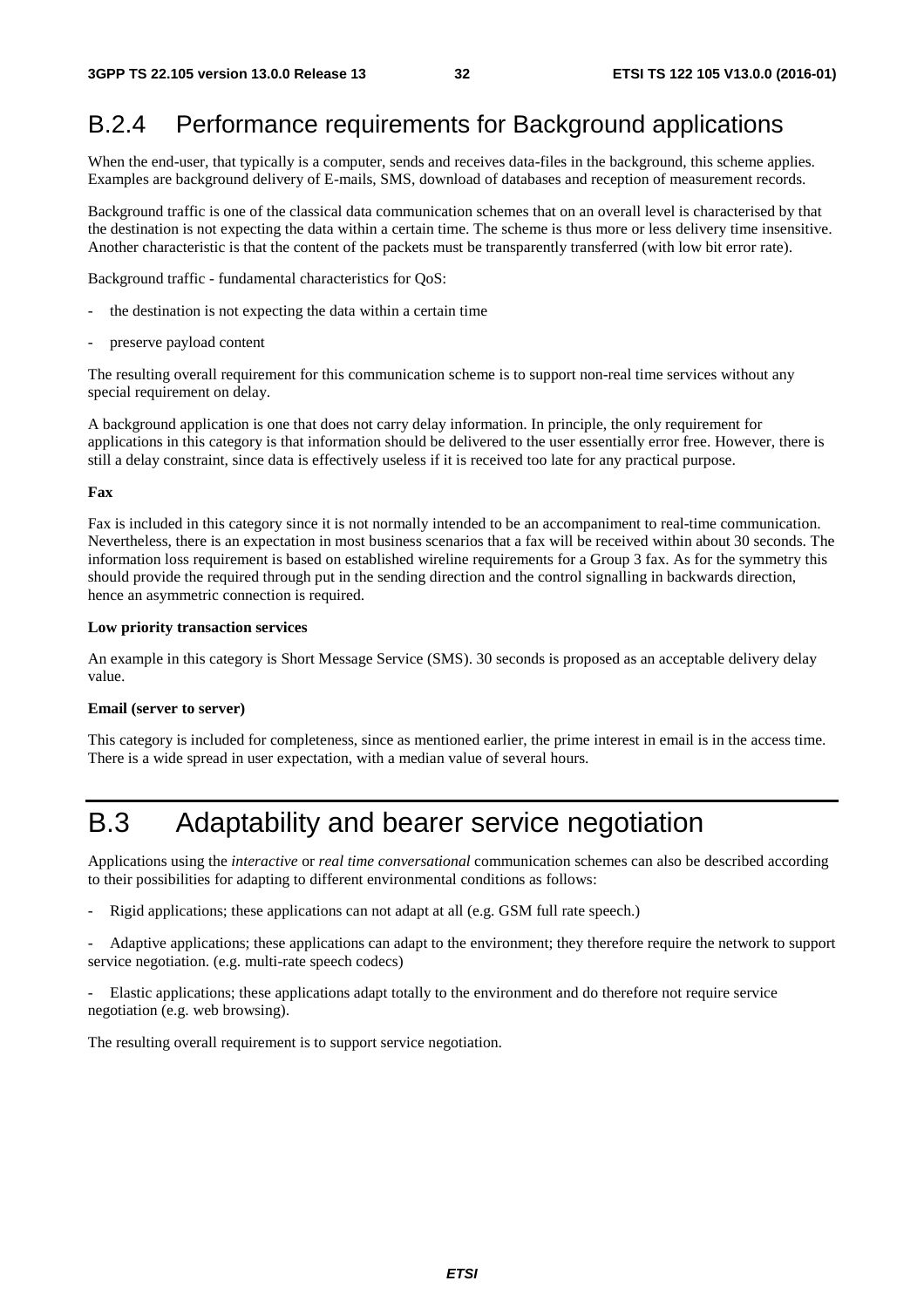## Annex C (informative) : Change history

 $\mathsf{r}$ 

| <b>Change history</b>  |                     |                     |             |                  |     |                |                       |                                                                                                                                                                                                                    |                    |            |            |
|------------------------|---------------------|---------------------|-------------|------------------|-----|----------------|-----------------------|--------------------------------------------------------------------------------------------------------------------------------------------------------------------------------------------------------------------|--------------------|------------|------------|
| SMG#<br><b>TSG SA#</b> | SA Doc.             | <b>SA1 Doc</b>      | <b>Spec</b> | <b>CR</b>        | Rev | Rel            | Cat                   | Subject/Comment                                                                                                                                                                                                    | Old                | <b>New</b> | WI         |
| <b>SMG#25</b>          |                     |                     | 22.105      |                  |     |                |                       | Approved at SMG#25 Sophia<br>Antipolis 17-20 March 1998                                                                                                                                                            |                    | 3.0.0      |            |
| <b>SMG#26</b>          | 98-0325             | 98-364              | 22.05       | A001             |     | <b>UMTS</b>    | F                     | Clarification of the sections<br>where the bearer services are<br>characterised.                                                                                                                                   | 3.0.0              | 3.1.0      |            |
| Pre-<br><b>SMG#28</b>  | P-99-041            | 98-864              | 22.05       | A002             |     | <b>UMTS</b>    | C                     | Review of specification after<br>completion of phase 1<br>specification TS22.00 in order to<br>align specifications                                                                                                | 3.1.0              | 3.2.0      |            |
| Pre-<br><b>SMG#28</b>  | P-99-041            | 98-870              | 22.05       | A003             |     | <b>UMTS</b>    | С                     | References to relevant GSM<br>specs has been added                                                                                                                                                                 | 3.1.0              | 3.2.0      |            |
| Pre-<br><b>SMG#28</b>  | $P-99-041$          | 98-895              | 22.05       | A004             |     | <b>UMTS</b>    | B                     | Information transfer & Qual<br>Attributes                                                                                                                                                                          | 3.1.0              | 3.2.0      |            |
| Pre-<br><b>SMG#28</b>  | P-99-041            | $98 -$ xxx          | 22.05       | A005             |     | <b>UMTS</b>    | $\mathbf C$           | Service features are only used<br>to create services (as building<br>blocks) and not to modify and<br>delete services.                                                                                             | 3.1.0              | 3.2.0      |            |
| <b>SMG#28</b>          |                     |                     | 22.105      |                  |     | R99            |                       | <b>Approved Versions</b>                                                                                                                                                                                           | $\overline{3.1.0}$ | 3.2.0      |            |
| <b>SA#2</b>            |                     |                     | 22.105      | 006              |     | R99            |                       | Cell Broadcast Service in<br>UMTS.                                                                                                                                                                                 | 3.2.0              | 3.3.0      |            |
|                        |                     |                     | 22.105      |                  |     | R99            |                       | reformatted for TSG SA                                                                                                                                                                                             | 3.2.0              | 3.3.0      |            |
| SA#3                   | SP-99105            | S1-99211            | 22.105      | 007              |     | R99            | В                     | Added requirement for high<br>quality speech in UMTS Phase 1<br>but not in Release 1999.                                                                                                                           | 3.3.0              | 3.4.0      |            |
| SA#3                   | SP-99105            | S1-99209            | 22.105      | 008              |     | R99            | C                     | <b>UMTS</b> shall support GSM<br>General Bearer Services (GBS)<br>and interworking scenarios as<br>specified in 02.02.                                                                                             | 3.3.0              | 3.4.0      |            |
| Post-<br>SA#3          |                     |                     | 22.105      |                  |     |                |                       | Updated logo, foreword, etc                                                                                                                                                                                        | 3.4.0              | 3.4.1      |            |
| <b>SA#4</b>            | SP-99324            | S1-99392            | 22.105      | 013              | 3   | R99            | F                     | End to end QoS is required for<br>UMTS Release'99 to enable<br>satisfactory operation of end<br>user applications,                                                                                                 | 3.4.0              | 3.5.0      |            |
| <b>SA#4</b>            | SP-99324            | S1-99393            | 22.105      | 014              | 1   | R99            | F                     | The informative annex on<br>communication schemes is<br>enhanced to provide more<br>detailed background information<br>on the QoS requirements of<br>typical end user applications that<br>can be expected in UMTS | 3.4.0              | 3.5.0      |            |
| SA#05                  | SP-99442            | S1-99746            | 22.105      | 015              |     | R99            | В                     | Service Capabilities and Service 3.5.0<br>Capabilities Features.                                                                                                                                                   |                    | 3.6.0      |            |
| SA#05                  | SP-99479            | S1-99481            | 22.105      | 016              |     | R99            | D                     | Editorial changes for alignment                                                                                                                                                                                    | 3.5.0              | 3.6.0      |            |
| SA#06                  | SP-99453            | S1-99547            | 22.105      | 017              |     | <b>R99</b>     | F                     | Dynamically variable rate QoS<br>requirements                                                                                                                                                                      | 3.5.0              | 3.6.0      |            |
| SA#05                  | SP-99479            | S1-99548            | 22.105      | $\overline{018}$ |     | R99            | D                     | Editorial changes for alignment                                                                                                                                                                                    | 3.5.0              | 3.6.0      |            |
| SA#05                  | SP-99453            | S1-99763            | 22.105      | 019              |     | R99            | D                     | Removal of material not in<br>release 99 (was #016)                                                                                                                                                                | 3.5.0              | 3.6.0      |            |
| SA#05                  | SP-99479            | S1-99761            | 22.105      | 020              |     | R99            | D                     | Editorial changes for alignment<br>(was #017)                                                                                                                                                                      | 3.5.0              | 3.6.0      |            |
| SA#06                  | SP-99519            | S1-991027           | 22.105      | 021              |     | R99            | D                     | Mainly editorial update for<br>GSM/3GPP use.                                                                                                                                                                       | 3.6.0              | 3.7.0      |            |
| SP-06                  |                     | SP-000065 S1-000045 | 22.105      | 022              |     | R99            | F                     | Correction related to FAX<br>support                                                                                                                                                                               | 3.7.0              | 3.8.0      |            |
| SP-07                  | SP-000065 S1-000047 |                     | 22.105      | 023              |     | <b>R99</b>     | $\overline{\text{c}}$ | Clarification of SoLSA support                                                                                                                                                                                     | 3.7.0              | 3.8.0      |            |
| SP-07                  |                     | SP-000352 S1-000364 | 22.105      | 024              | 1   | R99            | $\overline{F}$        | Clarification of requirement in<br>TS 22.105 for Delay                                                                                                                                                             | 3.8.0              | 3.9.0      |            |
| SP-08                  | SP-000203 S1-000442 |                     | 22.105      | 025              |     | R99            | F                     | Access dependent services                                                                                                                                                                                          | 3.8.0              | 3.9.0      |            |
| $SP-08$                | SP-000203 S1-000442 |                     | 22.105      | 025              |     | R99            | $\overline{F}$        | Access dependent services                                                                                                                                                                                          | 3.8.0              | 3.9.0      |            |
| SP-09                  |                     | SP-000381 S1-000639 | 22.105      | 026              |     | R4             | D                     | Change of MExE name                                                                                                                                                                                                | 3.9.0              | 4.0.0      |            |
| SP-09                  | SP-000389 S1-000641 |                     | 22.105      | 027              |     | R <sub>4</sub> | В                     | Bearer Modification without pre-<br>notification                                                                                                                                                                   | 3.9.0              | 4.0.0      |            |
| $SP-10$                | SP-000547 S1-000850 |                     | 22.105      | 029              |     | Rel-4          | B                     | Correction to list of access                                                                                                                                                                                       | 4.0.0              | 4.1.0      | <b>FAX</b> |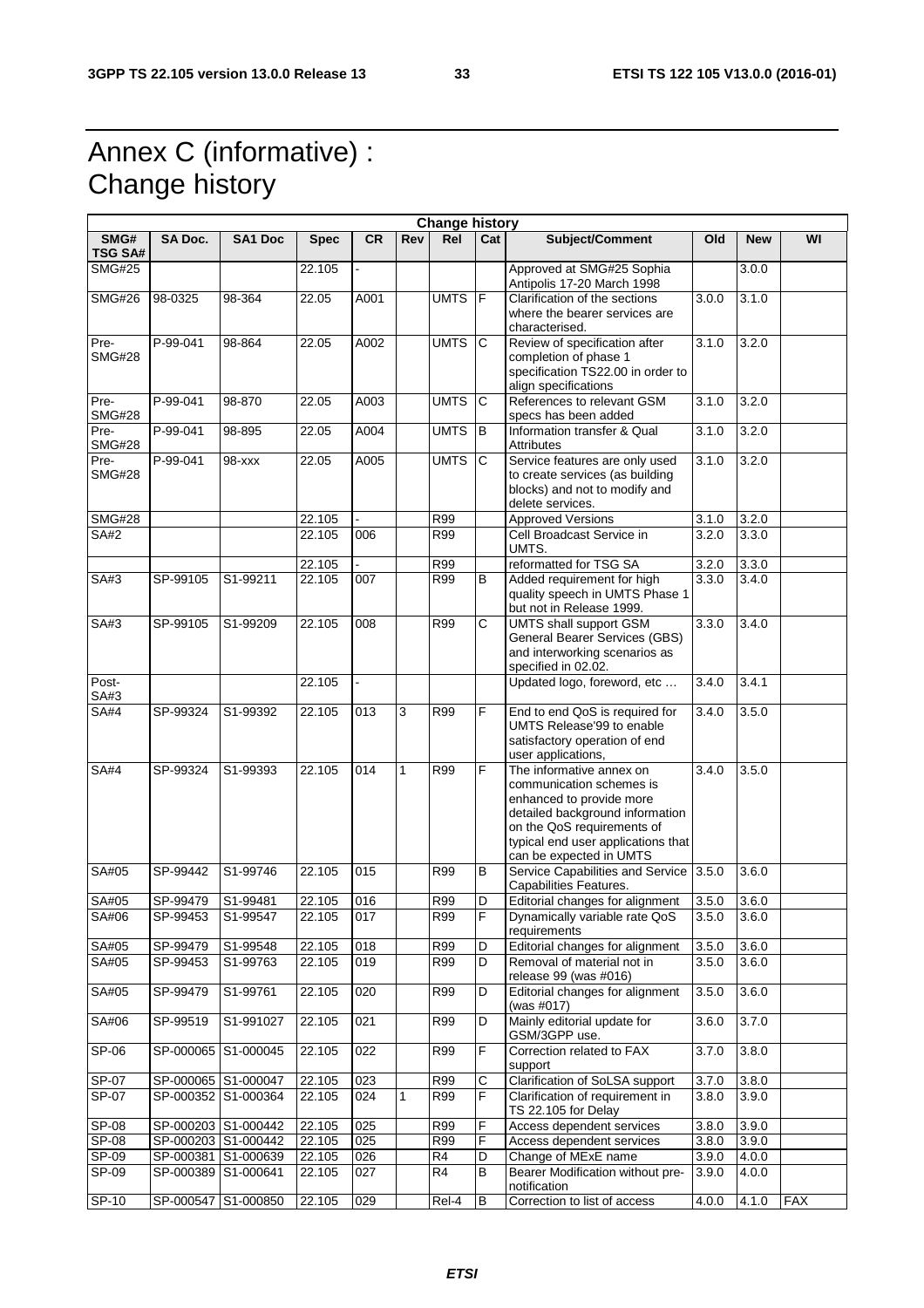|              |           |                     |        |      |                |               |                       | dependent features.                                                                                                                                                              |        |                     |                            |
|--------------|-----------|---------------------|--------|------|----------------|---------------|-----------------------|----------------------------------------------------------------------------------------------------------------------------------------------------------------------------------|--------|---------------------|----------------------------|
| $SP-10$      | SP-000683 |                     | 22.105 | 030  |                | Rel-4         | Α                     | Alignment of delay definition                                                                                                                                                    | 4.0.0  | 4.1.0               |                            |
| SP-12        |           | SP-010264 S1-010560 | 22.105 | 031  |                | Rel-4         | F                     | Removal of features due to<br>deletion of the workitem on<br>Bearer modification without pre-<br>notification'.                                                                  | 4.1.0  | 4.2.0               | <b>BMWPN</b>               |
| $SP-13$      |           | SP-010442 S1-010897 | 22.105 | 032  | 1              | $ReI-5$       | B                     | Introduction of High Speed<br>Downlink Packet Access                                                                                                                             | 4.2.0  | 5.0.0               | <b>HSDPA</b>               |
| SP-15        |           | SP-020063 S1-020635 | 22.105 | 033  |                | Rel-5         | F                     | End-user performance<br>expectations-Streaming<br>Services                                                                                                                       | 5.0.0  | 5.1.0               | PSS-E                      |
| SP-15        |           | SP-020045 S1-020357 | 22.105 | 035  |                | Rel-5         | Α                     | Editorial CR to correct terms and 5.0.0<br>references                                                                                                                            |        | 5.1.0               | Correct                    |
| $SP-16$      |           | SP-020248 S1-020887 | 22.105 | 036  |                | Rel-5         | F                     | CR to 22.105 GERAN Iu mode<br>related updates                                                                                                                                    | 5.1.0  | 5.2.0               | TEI5                       |
| $SP-17$      |           | SP-020558 S1-021782 | 22.105 | 039  |                | Rel-6         | В                     | CR to 22.105 on subscriber<br>certificates                                                                                                                                       | 5.2.0  | 6.0.0               | Subscriber<br>certificates |
| $SP-19$      |           | SP-030018 S1-030274 | 22.105 | 041  |                | Rel-6         | A                     | Correlation between service<br>class and traffic class                                                                                                                           | 6.0.0  | 6.1.0               | TE <sub>I5</sub>           |
| $SP-20$      |           | SP-030254 S1-030566 | 22.105 | 042  |                | Rel-6         | В                     | Service Based Local Policy<br>Requirements                                                                                                                                       | 6.1.0  | 6.2.0               | E2EQoS                     |
| <b>SP-27</b> |           | SP-050059 S1-050216 | 22.105 | 043  |                | Rel-6         | F                     | Removal of Reference to TS<br>22.121                                                                                                                                             | 6.2.0  | 6.3.0               | TEI6                       |
| $SP-29$      | SP-050635 |                     | 22.105 | 0044 | 2              | Rel-6         | F                     | Clarification on service based<br>QoS requirement                                                                                                                                | 6.3.0  | 6.4.0               | QoS1                       |
| $SP-32$      |           | SP-060325 S1-060605 | 22.105 | 0046 |                | Rel-7         | F                     | QoS requirements for gaming                                                                                                                                                      | 6.4.0  | 7.0.0               | RInImp-<br>Gaming          |
| $SP-32$      | SP-060438 |                     | 22.105 | 0045 | $\mathbf{1}$   | $Rel-8$       | B                     | Add requirement for -<br>authentication of source of SMS<br>and provision of sender"s name<br>to 22.105 (replaces SP-060322<br>containing 22105CR0045_(Rel-<br>8)_S1-060539.doc) | 7.0.0  | 8.0.0               | TEI8                       |
| $SP-33$      |           | SP-060648 S1-060857 | 22.105 | 0047 |                | Rel-8         | $\overline{\text{c}}$ | Emergency call - addition of<br>data component                                                                                                                                   | 8.0.0  | 8.1.0               | Ecall                      |
| $SP-34$      |           | SP-060767 S1-061421 | 22.105 | 0049 |                | Rel-8         | A                     | Support of SMS over generic<br>3GPP IP access                                                                                                                                    | 8.1.0  | 8.2.0               | <b>SMSIP</b>               |
| SP-35        |           | SP-070124 S1-070293 | 22.105 | 0050 | $\overline{2}$ | Rel-8         | B                     | CR0050 on 22.105 for SMS - IM 8.2.0<br>service level interworking                                                                                                                |        | 8.3.0               | <b>MESSIW</b>              |
| $SP-36$      |           | SP-070358 S1-070791 | 22.105 | 0051 | 2              | Rel-8         | C                     | SMS service Level interworking                                                                                                                                                   | 8.3.0  | 8.4.0               | <b>MESSIW</b>              |
| $SP-42$      |           | SP-080783 S1-083466 | 22.105 | 0052 | 1              | Rel-9         | В                     | Aggregate Maximum Bit Rate<br>(AMBR) for EPS, UMTS and 2G<br>networks                                                                                                            | 8.4.0  | 9.0.0               | TEI9                       |
| $SP-42$      |           | SP-080783 S1-084316 | 22.105 | 0053 | 1              | Rel-9         | В                     | Requimements for IP<br>Addressing Support and Dual<br>stack PDP context                                                                                                          | 8.4.0  | 9.0.0               | TEI9                       |
| $SP-49$      |           | SP-100575 S1-102050 | 22.105 | 0054 |                | Rel-9         | D                     | Removal of references to 3GPP<br><b>OSA</b>                                                                                                                                      | 9.0.0  | 9.1.0               | TEI9                       |
| 2011-03      |           |                     |        |      |                |               |                       | Update to Rel-10 version (MCC)                                                                                                                                                   | 9.1.0  | 10.0.0              |                            |
| 2012-09      |           |                     |        |      |                |               |                       | Updated to Rel-11 by MCC                                                                                                                                                         |        | 10.0.0 11.0.0       |                            |
| 2012-11      |           |                     |        |      |                |               |                       | Figures 5 & 6 made legible                                                                                                                                                       |        | 11.0.0 11.0.1       |                            |
| $SP-62$      |           | SP-130592 S1-135288 | 22.105 | 0056 | 1              | <b>Rel-11</b> | F                     | Correction of external<br>references                                                                                                                                             |        | 11.0.1 11.1.0 TEI11 |                            |
| 2014-10      |           |                     |        |      |                |               |                       | Update to Rel-12 version (MCC)                                                                                                                                                   |        | 11.1.0 12.0.0       |                            |
| 2015-12      |           |                     |        |      |                |               |                       | Updated to Rel-13 by MCC                                                                                                                                                         | 12.0.0 | 13.0.0              |                            |